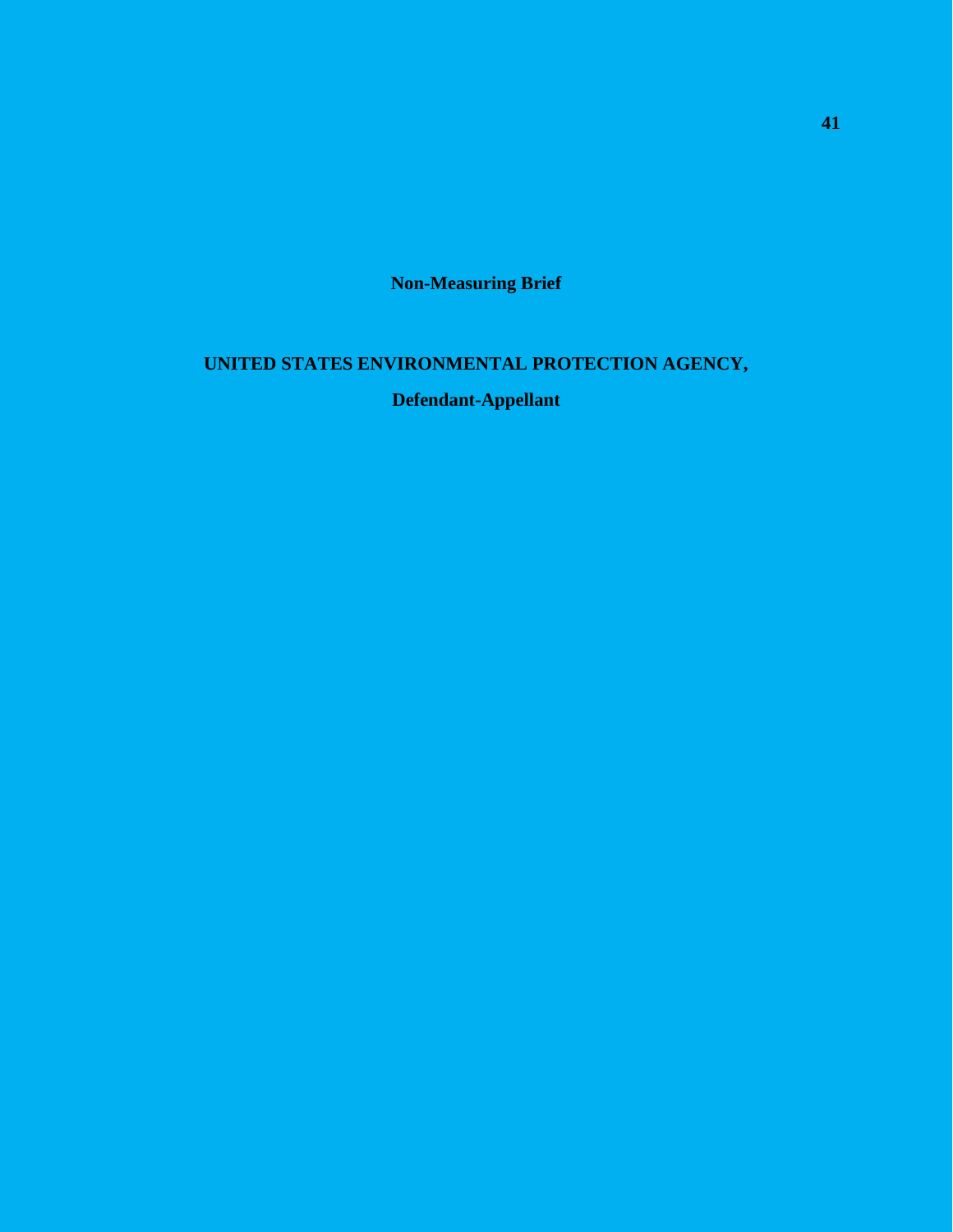## C.A. No. 21-000123 CONSOLIDATED WITH C.A. No. 21-000124

## **IN THE UNITED STATES COURT OF APPEALS**

## **FOR THE TWELFTH CIRCUIT**

### CHESAPLAIN LAKE WATCH,

*Plaintiff-Appellant-Cross Appellee*,

-and-

### THE STATE OF NEW UNION,

*Plaintiff-Appellee-Cross Appellee*

v.

### UNITED STATES ENVIRONMENTAL PROTECTION AGENCY,

*Defendant-Appellant*.

On Appeal from the United States District Court for the District of New Union in consolidated case nos. 66-CV-2020 and 73-CV-2020 (Hon. Romulus N. Remus)

Brief for Defendant-Appellant,

UNITED STATES ENVIRONMENTAL PROTECTION AGENCY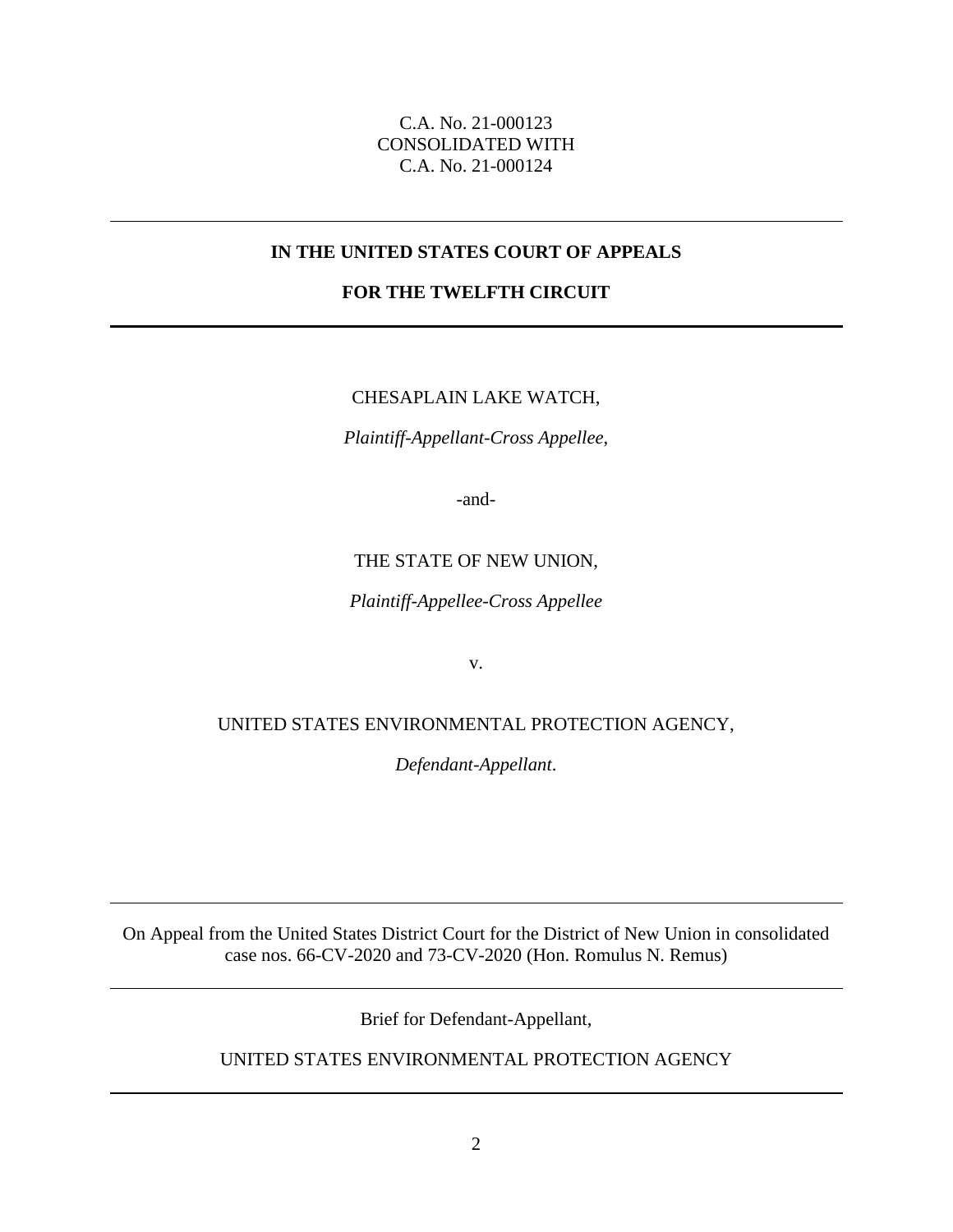|  | <b>TABLE OF CONTENTS</b> |
|--|--------------------------|
|--|--------------------------|

| 1. | Complaints from both plaintiffs should be dismissed on the grounds that the issues at<br>bar are not ripe for judicial                                                                                                                                                                                                |
|----|-----------------------------------------------------------------------------------------------------------------------------------------------------------------------------------------------------------------------------------------------------------------------------------------------------------------------|
| 2. | The district court fundamentally misapplies the <i>Chevron</i> framework to the EPA's<br>definition of TMDL as a matter of                                                                                                                                                                                            |
| 3. | EPA's adoption of a TMDL consisting of an annual pollution loading reduction to be<br>phased in over five years does not violate CWA 303(d) requirements because EPA<br>must be given controlling weight in determining the standards for a valid TMDL, and<br>a phased implementation schedule accounts for seasonal |
| 4. | EPA's adoption of a credit for anticipated BMP pollution reductions to reduce the<br>stringency of wasteload allocations for point sources for implementation of the Lake<br>Chesaplain TMDL was not arbitrary and capricious nor an abuse of                                                                         |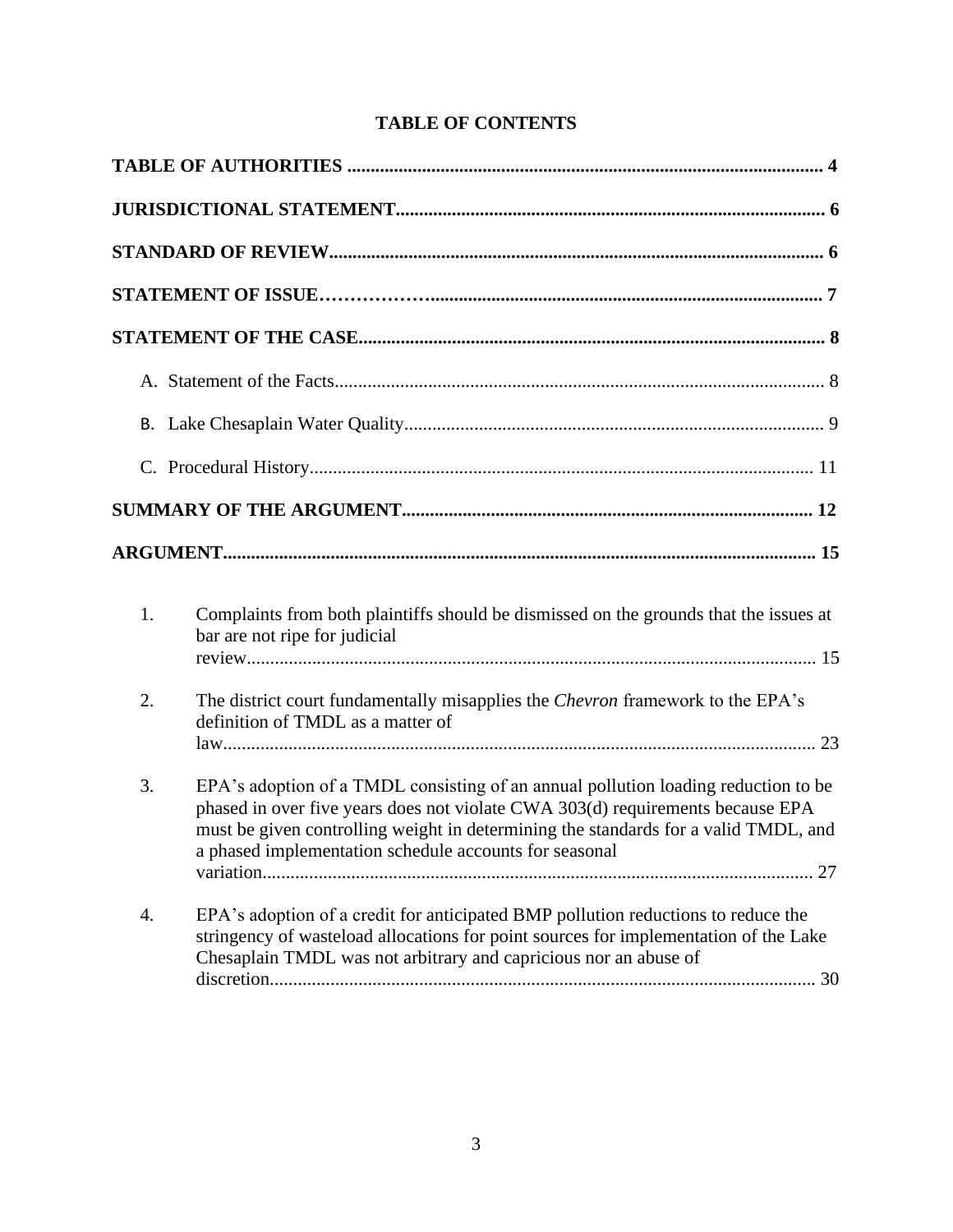## **TABLE OF AUTHORITIES**

| <b>Cases</b>                                                                                              |
|-----------------------------------------------------------------------------------------------------------|
| Abbott Laboratories v. Gardner,                                                                           |
| Am. Farm Bureau Fed'n v. EPA,                                                                             |
| Am. Farm Bureau Fed'n v. United States EPA, 984 F. Supp. 2d 289 (M.D. Pa. 2013) 27                        |
| Barnhart v. Walton,                                                                                       |
| Bravos v. Green,                                                                                          |
| Chevron USA, Inc. v. Nat. Res. Def. Council,                                                              |
| City of Arcadia v. U.S. EPA,                                                                              |
| Dawson v. Saganey,<br>Civil Action No. 07cv10807-NG, 2008 U.S. Dist. LEXIS 52232, at *1 (D. Mass. July 3, |
| J.G. Sablan Rock Quarry, Inc. v. Dep't of Pub. Lands,                                                     |
| Nat. Res. Def. Council, Inc. v. Muszynski                                                                 |
| Ohio Forestry Ass'n, Inc v. Sierra Club,                                                                  |
| Richards v. Amtrak Servs., Inc.,                                                                          |
| Salve Regina Coll. v. Russell,                                                                            |
| Thomas Jefferson Univ. v. Shalala,                                                                        |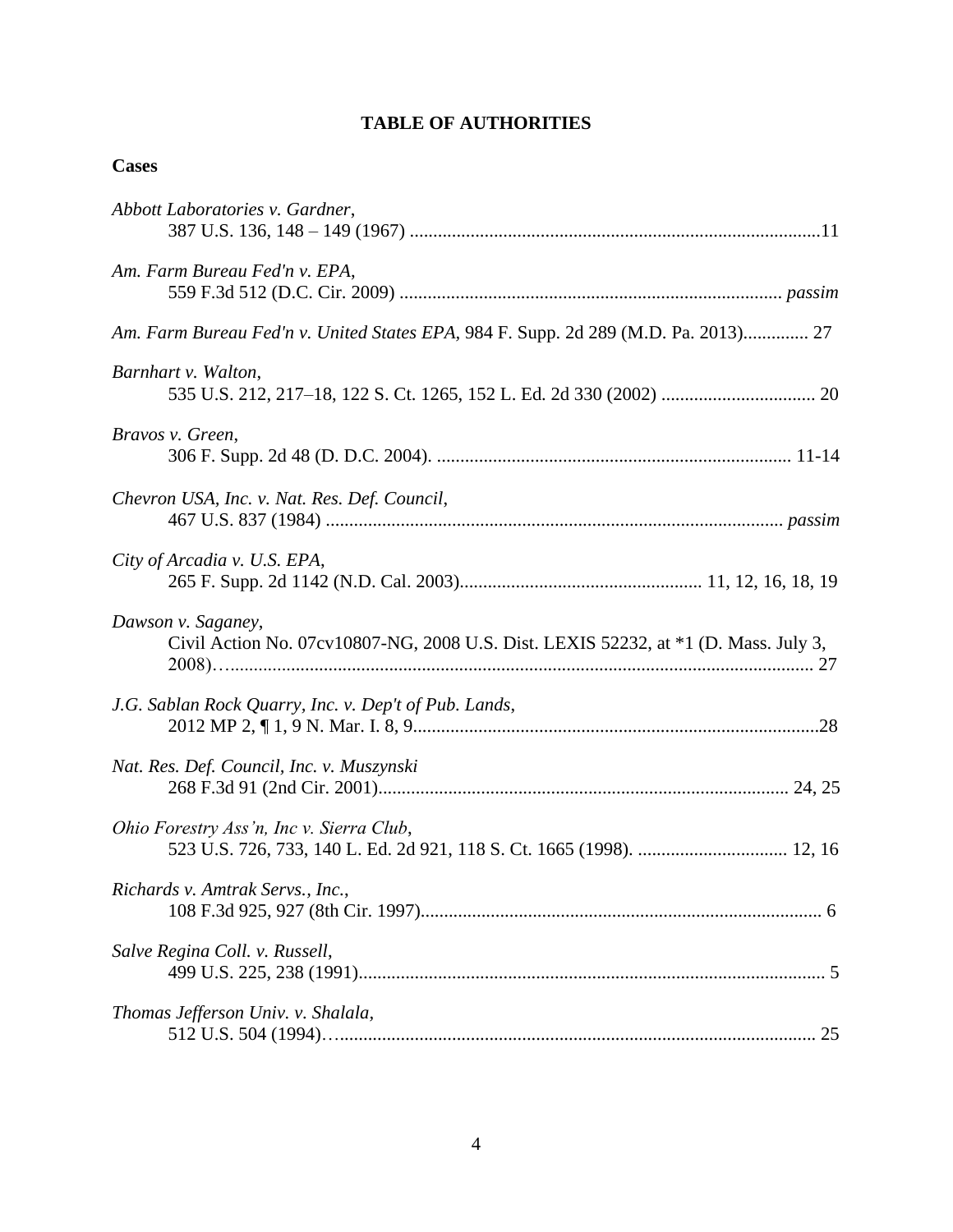## **Statutes**

| <b>Regulations</b>                                                                    |
|---------------------------------------------------------------------------------------|
|                                                                                       |
| <b>Secondary Sources</b>                                                              |
| Guidance for Water Quality-based Decisions: The TMDL Process, EPA 440-4-91-001, April |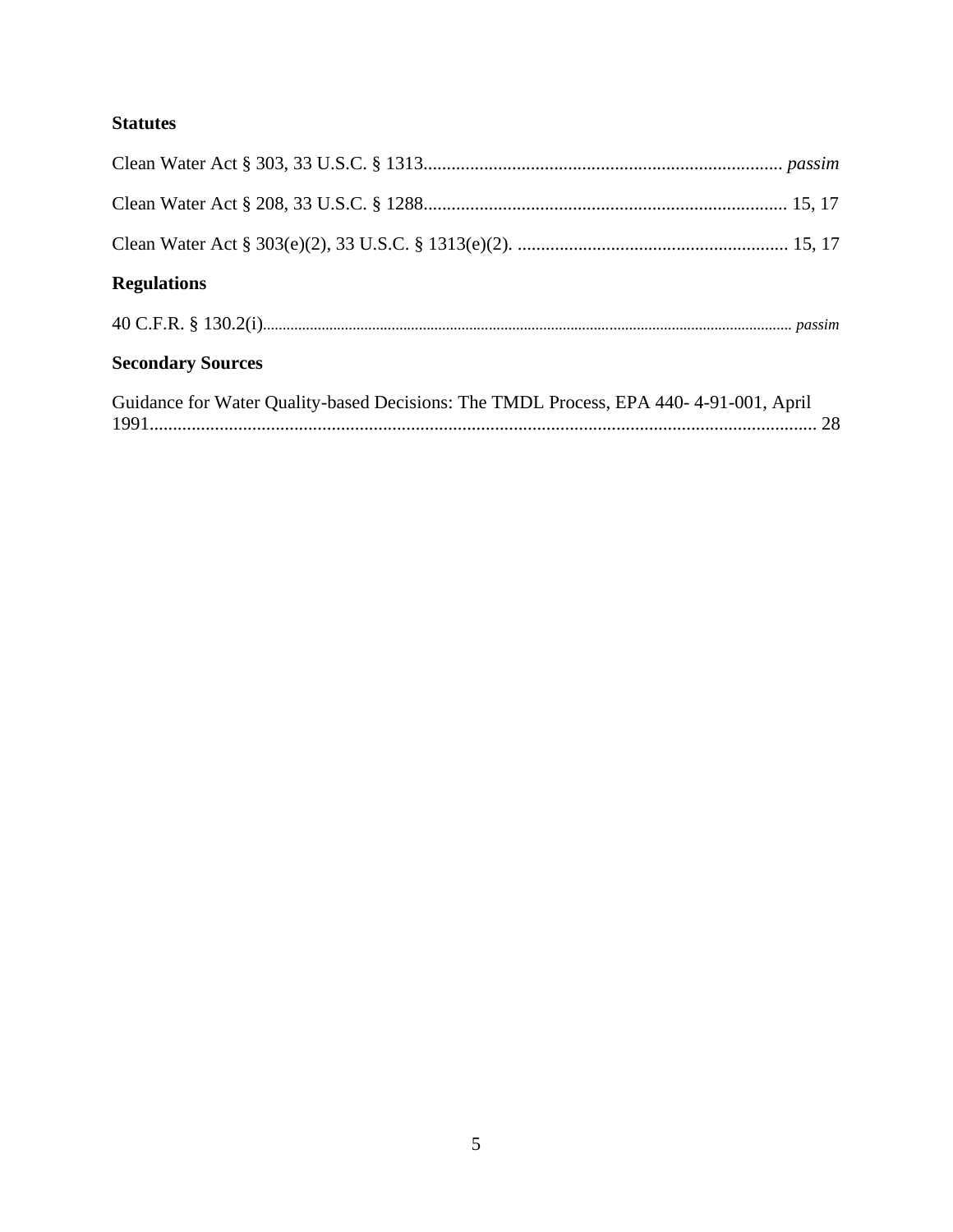#### **JURISDICTIONAL STATEMENT**

The United States Environmental Protection Agency (EPA) appeals an Order 1) vacating EPA's rejection of New Union's phosphorus Total Maximum Daily Load (TMDL) for the Lake Chesaplain Watershed and vacating its regulatory definition of the term TMDL to include wasteload allocations and load allocations, and 2) the district court's determination that a phased implementation of an annual percentage reduction TMDL was a violation of CWA § 303(d), 33 U.S.C. § 1313(d), entered August 15, 2021 by the honorable Judge Remus in the United States District Court for the District of New Union, Nos. 66-CV-2020 and 73-CV-2020. EPA, CLW, and the State of New Union each filed timely Notices of Appeal according to Fed. R. App. P. 4. The United States Court of Appeals for the Twelfth Circuit has subject-matter jurisdiction over this case pursuant 28 U.S.C. § 1291. The courts of appeals have jurisdiction of appeals from all final decisions of the district courts of the United States.<sup>1</sup>

#### **STANDARD OF REVIEW**

The district court interpreted 33 U.S.C. § 1131(d) in granting motions for summary judgment in favor of New Union and CLW. We maintain these holdings to be in error as a matter of law. Questions of law are to be reviewed by appellate courts without deference to the district court's conclusions. <sup>2</sup> The disputed interpretation of this statute with respect to the proper methods of implementing TMDLs presents a question of law over which this Court reviews de novo. <sup>3</sup> The Court also reviews the district court's error in determining EPA's rejection of the New Union Chesaplain Watershed phosphorous TMDL as ripe for judicial review under an

<sup>1</sup> 28 U.S.C. § 1291

<sup>2</sup> *Salve Regina Coll. v. Russell*, 499 U.S. 225, 238 (1991).

<sup>3</sup> *Id.*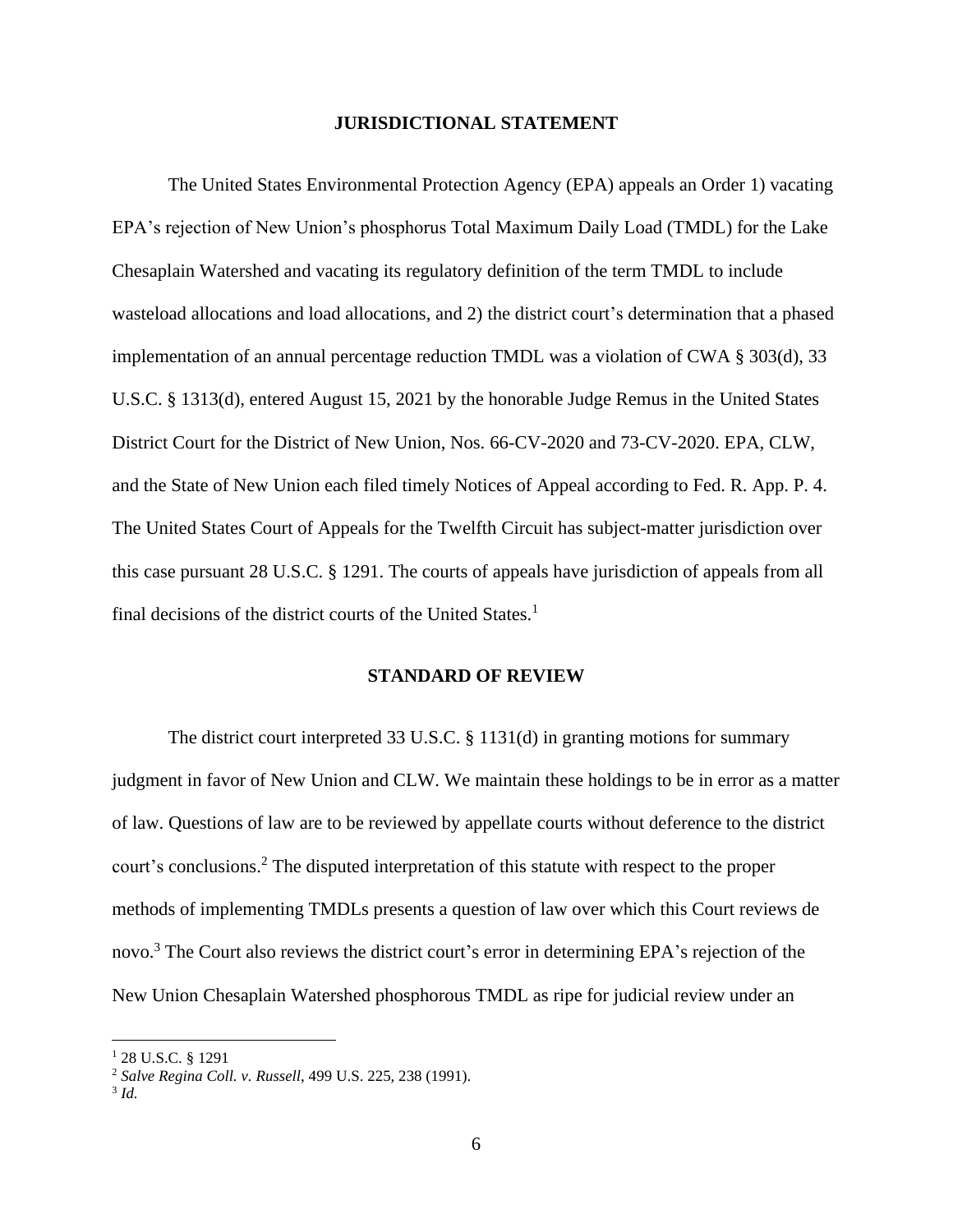abuse-of-discretion standard. The abuse-of-discretion standard may be applied by appellate courts when the court commits a clear error of judgment in weighing the proper factors of a case.<sup>4</sup>

#### **STATEMENT OF THE ISSUE**

- 1. Is EPA's determination to reject the New Union Chesaplain Watershed phosphorus TMDL and adopt its own TMDL and implementation plan for the Lake Chesaplain Watershed ripe for judicial review?
- 2. Is EPA's determination to reject the New Union Chesaplain Watershed phosphorus TMDL on the grounds that the TMDL failed to include wasteload allocations and load allocations is contrary to law an incorrect interpretation of the term "total maximum daily load" in CWA § 303(d)?
- 3. Is EPA's adoption of a TMDL for the Lake Chesaplain Watershed consisting of an annual pollution loading reduction to be phased in over five years a violation of the CWA § 303(d) requirements for a valid TMDL?
- 4. Is EPA's adoption of a credit for anticipated BMP pollution reductions to reduce the stringency of wasteload allocations for point sources for implementation of the Lake Chesaplain TMDL arbitrary and capricious or an abuse of discretion due to the lack of assurance of BMP implementation?

<sup>4</sup> *Richards v. Amtrak Servs., Inc.*, 108 F.3d 925, 927 (8th Cir. 1997)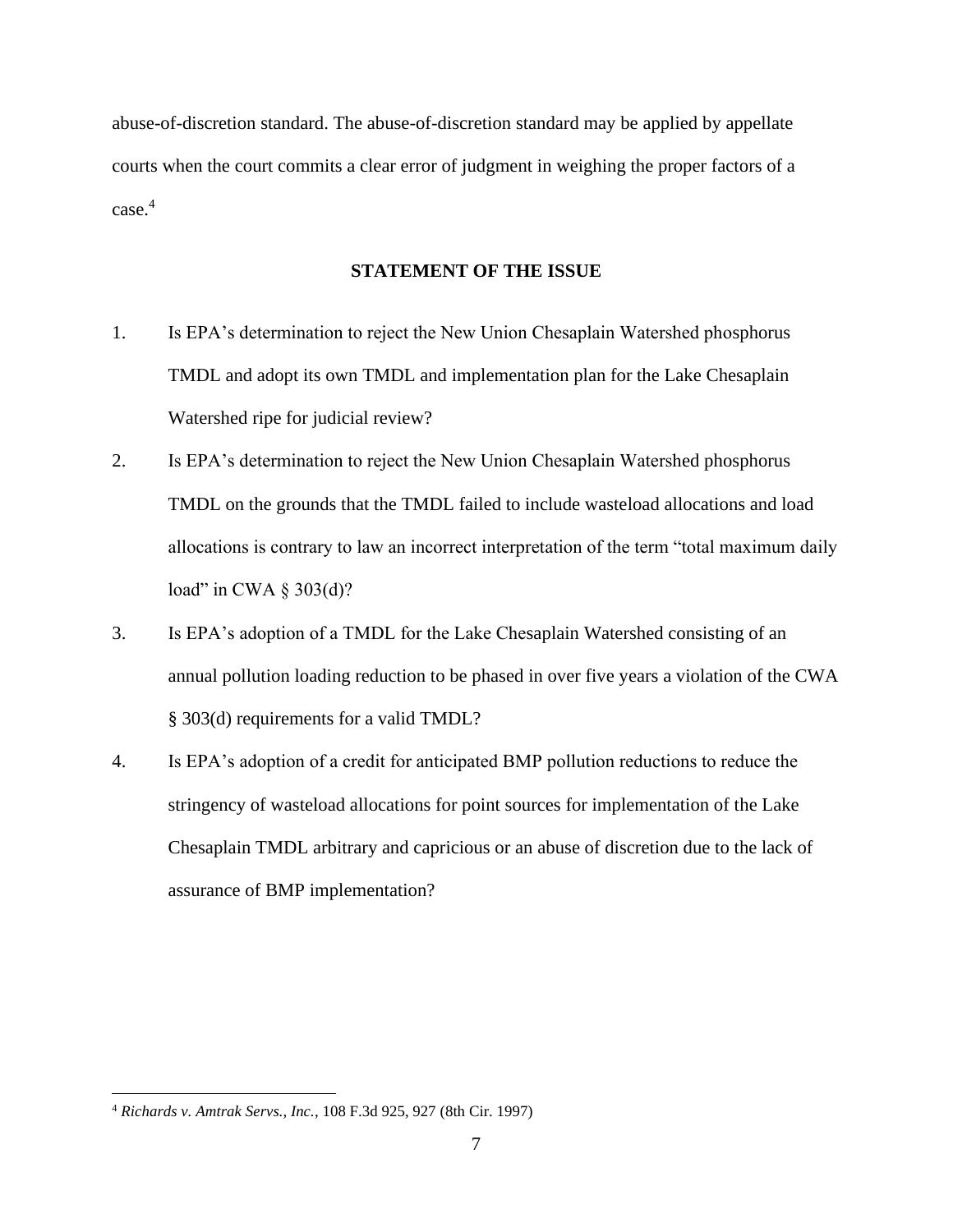#### **STATEMENT OF THE CASE**

#### **A. Statement of the Facts**

The Clean Water Act (CWA) governs water quality standards and implementation guidelines for the effective control of pollutants from point and nonpoint sources. Under § 303, the Act provides a cooperative framework for regulating pollutants of interstate waters. The CWA established a comprehensive system for permitting and regulating the point source discharges of pollutants into the waters of the United States. Pollution coming from nonpoint sources, largely consisting of agricultural runoff and other unchanneled pollution, is not subject to direct regulation under the CWA permitting program.

The CWA regulatory program is based on cooperative federalism under which the federal EPA establishes national standards that states are expected to implement through their own regulatory programs. States are expected to establish their own water quality standards pursuant CWA § 303. The water quality-based regulation of water pollution gives rise to the case at hand. Under the CWA, water quality criteria may take the form of numerical limits on pollutant concentrations in the water body, or standards for aesthetic qualities and non-specific pollutants such as toxicity. See CWA § 303(c)(2)(B), 33 U.S.C. § 1313(c)(2)(B); 40 C.F.R. § 131.3(b).

The Clean Water Act directs each state to adopt water quality standards (WQS) for waters within the state. Once a state has established WQS for its water bodies, it must perform an assessment of the ability of each water body to meet these standards.

Once a water is listed as impaired, CWA § 303 (d) directs the state to develop and submit a TMDL for the offending pollutants for that water body at a level necessary to implement the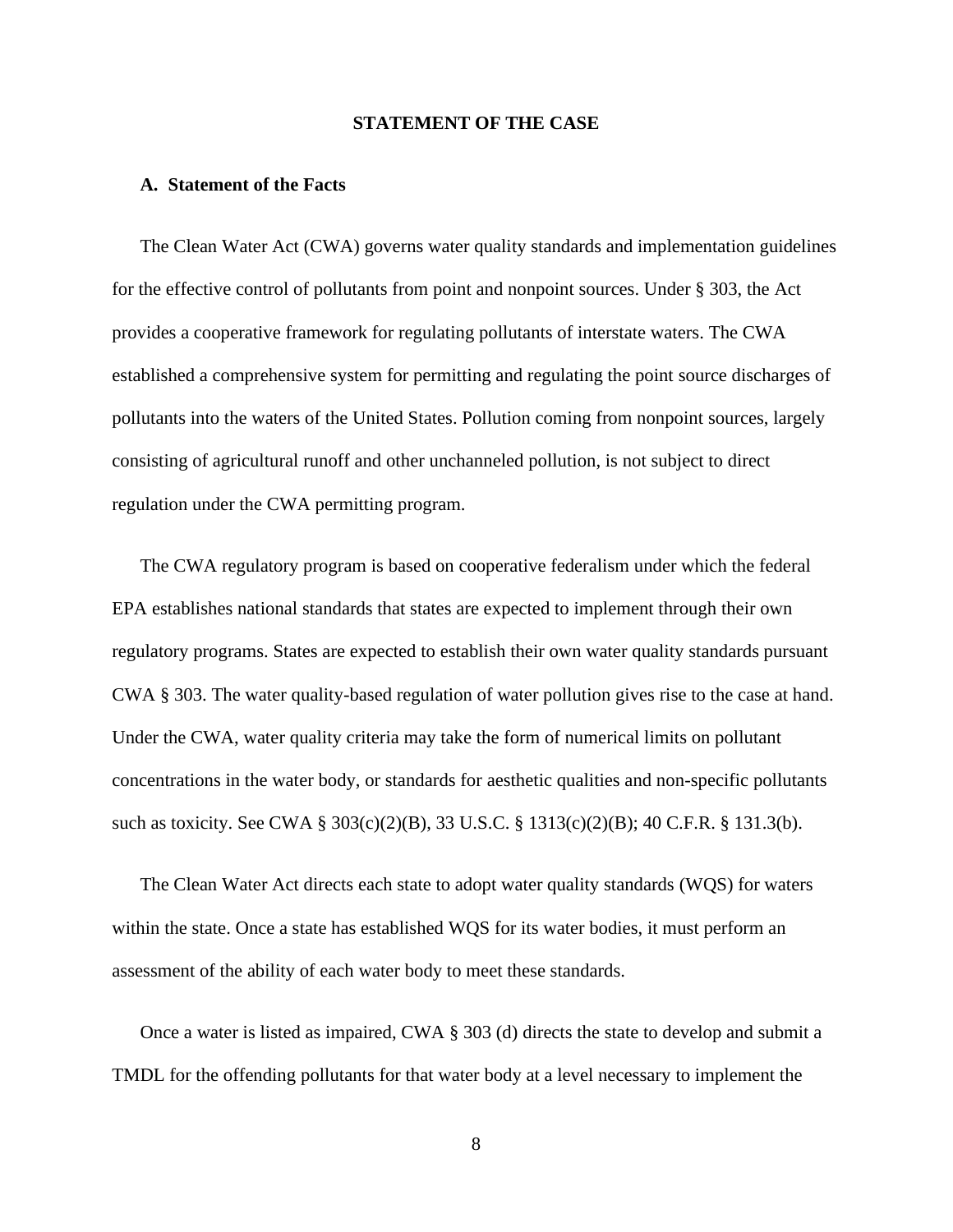applicable water quality standards with seasonal variations and a margin of safety which accounts for any lack of knowledge concerning the relationship between effluent limitations and water quality. EPA defines a TMDL as "the sum of individual wasteload allocations for point sources and load allocation for nonpoint sources and natural background." 40 C.F.R. § 130.2(i).

Per 40 C.F.R. § 130.2, the EPA has authority to review and approve or reject each step of the WQS process, including the establishment of TMDLs for impaired waters. If the EPA disapproves of the proposed TMDLs, the EPA is directed to establish its own TMDLs. This suit was brought by plaintiffs New Union, challenging the EPA's rejection of the proposed TMDL, and Chesaplain Lake Watch (CLW), challenging the EPA's adoption of the Chesaplain TMDL.

#### **B. Lake Chesaplain Water Quality**

The series of regulatory actions by both the State of New Union Department of Fisheries and Environmental Control (New Union) and the United States EPA (EPA) arise due to the declining water quality in Lake Chesaplain. The Clean Water Act provides the regulatory framework for these actions. Lake Chesaplain water quality visibly declined during the first decade of the twenty-first century. New Union created a Chesaplain Commission, which issued a report in August 2012 pursuant to this decline in water quality. In 2012, New Union Division of Fisheries and Environmental Control (DOFEC) adopted water quality criteria for impaired waters but did not submit a TMDL for Lake Chesaplain. Despite this failure, EPA did not object to the § 303(d) submission.

In 2015, plaintiff Chesaplain Lake Watch served a notice letter on both New Union and EPA, threatening to sue based on the failure of either agency to establish a TMDL for Lake Chesaplain. CLW agreed to refrain from suit as long as New Union conducted a TMDL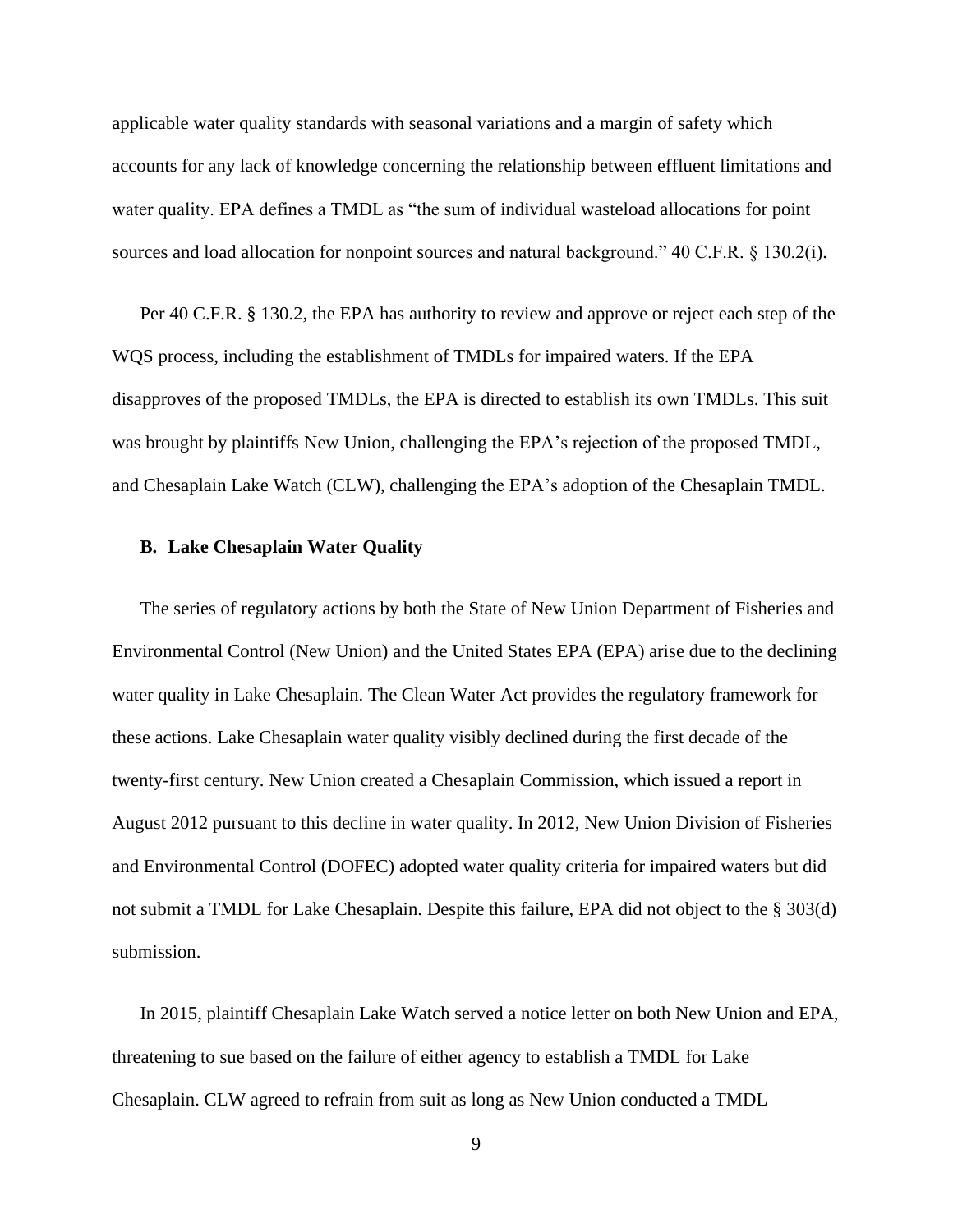rulemaking. DOFEC then commenced a state rulemaking proceeding to establish a TMDL. In October 2017, DOFEC publicly noticed a proposal to implement the TMDL through an equal phased reduction in phosphorus discharges by both the point sources and the nonpoint sources. The TMDL was highly controversial. Residential lakefront homeowners objected to the expensive septic tank maintenance and pumping that would be required. The Chesaplain Mills slaughterhouse and Chesaplain Mills sewage treatment plant objected to the expensive phosphorus treatment system that would be required to reduce discharges by 35%. Ultimately, DOFEC adopted the slaughterhouse's position in its TMDL.

In July of 2018, DOFEC adopted the new TMDL. Pursuant to CWA § 303(d)(2), EPA rejected the July 2018 TMDL. In May 2019, after notice and comment, EPA adopted the original DOFEC TMDL proposal which had been objected to by the slaughterhouse, consisting of the 35% reduction of annual phosphorus discharges by both point and nonpoint sources phased in over five years, to be implemented through permit controls on point sources and BMP requirements for nonpoint sources. The TMDL was to be phased in over five years and implemented through permit controls on point sources and BMP requirements for nonpoint sources.

Today, The NPDES permit for the slaughterhouse expired in November 2018, and has not yet been reissued. The NPDES permit for the Chesaplain Mills sewage treatment plant likewise expired in February 2019. Both plants continue to operate under their expired permits as administratively extended based on their timely applications for permit renewal. Lake Chesaplain waters continue to violate water quality standards, and New Union has taken no steps to require phosphorus reduction BMPs by nonpoint sources in the Lake Chesaplain watershed since EPA's adoption of the Lake Chesaplain TMDL.

10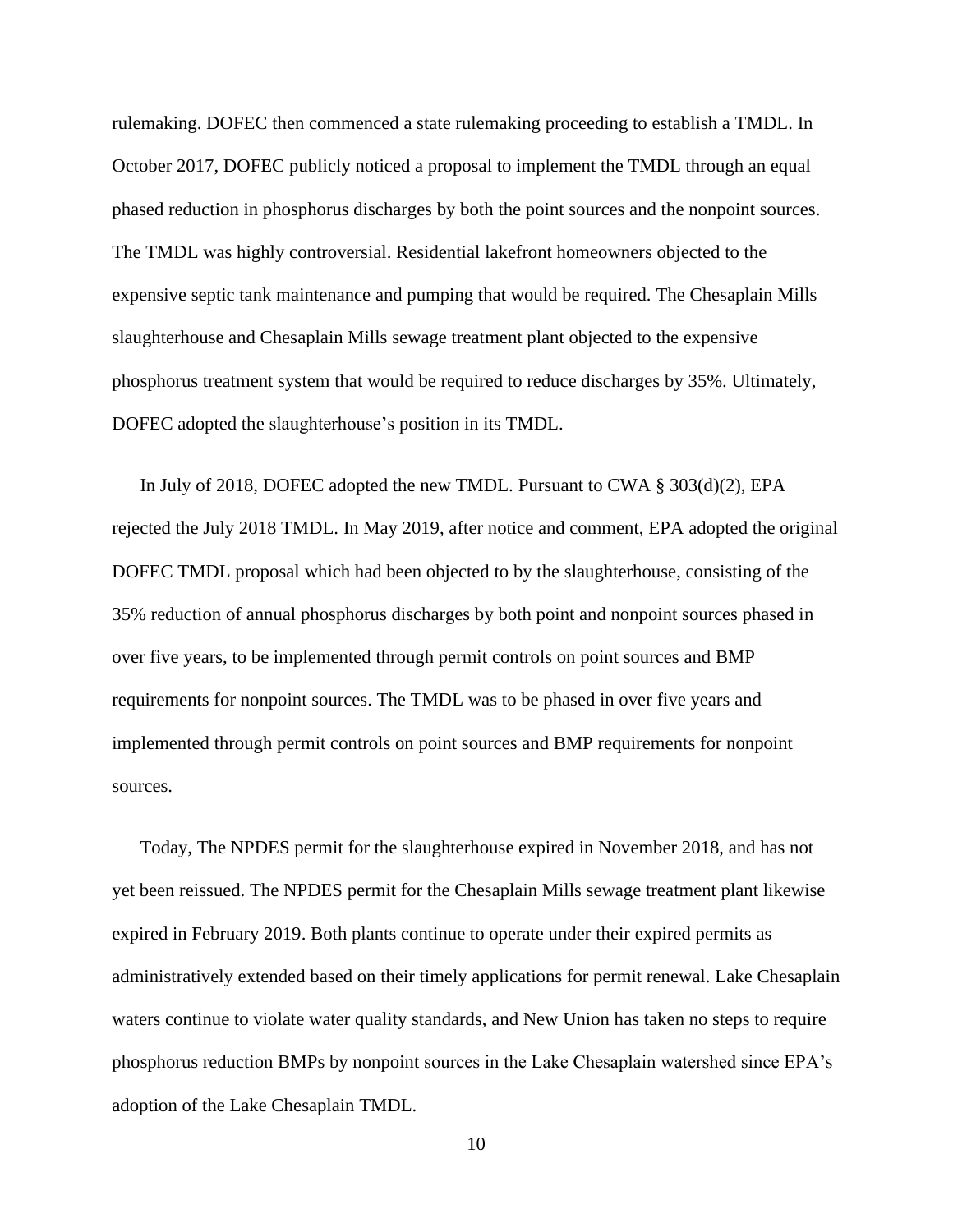#### **C. Procedural History**

Plaintiff-Appellee-Cross Appellant Chesaplain Lake Watch commenced the action against Defendant-Appellant EPA according to 5 U.S.C. § 702, seeking the declaration of substantive provisions of EPA's Lake Chesaplain TMDL as contrary to law. Chesaplain Lake Watch (1) argues that its proposed TMDL satisfied all the requirements for a valid TMDL under the CWA, and (2) argues that EPA's regulation, 40 C.F.R. § 130.2(i), is contrary to law (purporting to require that a state's TMDL submission include not just the total maximum daily load, but an allocation of that load between and among point, nonpoint, and natural sources).

Plaintiff-Appellee-Cross Appellee the State of New Union sought a declaration that EPA's rejection of its proposed TMDL, and the regulations governing TMDL submissions EPA based this rejection on, are invalid. CLW argues that (1) a TMDL consisting of an annual loading limit to be phased in over a period of five years is contrary to the legal requirements of the CWA, claiming it is required that a) that a TMDL must be stated in terms of a daily load, not an annualized load, and b) that the TMDL must be adequate to ensure achievement of water quality standards on the date of its adoption, not five years later after a phased implementation; (2) EPA may not take any credit for phosphorus load allocation reductions anticipated from the implementation of BMPs for nonpoint sources where EPA has no authority to require implementation of these BMPs, and there is thus no reasonable assurance the reductions will be achieved.

EPA disagrees with the merits of the claims of both plaintiffs and argues (1) that its final Lake Chesaplain TMDL and CWIP is consistent with the requirements of the CWA and adequately supported by scientific evidence in the record, (2) that both complaints should be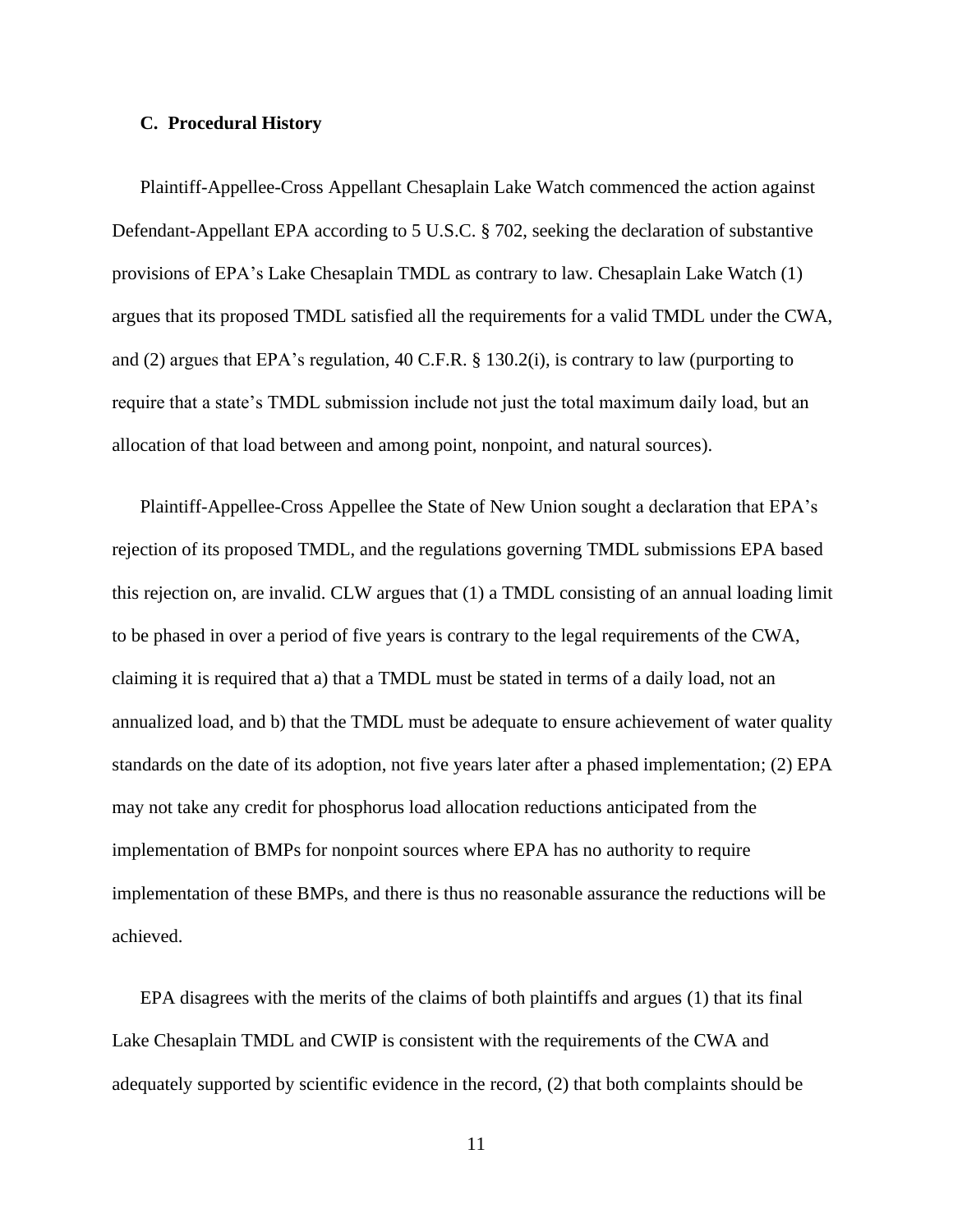dismissed as lacking ripeness, as the Lake Chesaplain TMDL will not have any immediate regulatory effect and its effect will depend on later administrative actions.

The district court denied EPA's motion for summary judgment in part and granted CLW's motion for summary judgment in part. The district court granted New Union's motion for summary judgment vacating EPA's determination to reject New Union's proposed phosphorus TMDL for the Lake Chesaplain watershed and substitute its own TMDL.

#### **SUMMARY OF ARGUMENT**

This case comes before the Court on appeal from the United States District Court for the District of New Union. EPA requests that the Court reverse and affirm the district court in part. The district court had jurisdiction over the actions brought by CLW and the State of New Union according to 28 U.S.C 1331. These actions were consolidated pursuant to Fed. R. Civ. P. 42(a). The district court was correct in granting summary judgment in part to EPA in No. 73-CV-2020, however, the court erred in granting summary judgment in favor of New Union in No. 66-CV-2020 and in part to CLW in No. 73-CV-2020.

This Court should hold that the issues raised by the challenging parties—namely, the EPA's decision to reject New Union's second TMDL proposal in favor of the original TMDL submission (the CWIP TMDL herein)—are not ripe for judicial review. The issues before this Court are not fit for judicial review because adjudication at this stage in the chain of administrative actions would interfere with the consummation of final agency action, whereby the State of New Union will be responsible for implementing wasteload and load pollutant reductions in accordance with the EPA's approved TMDL. Thus, the mere approval of the CWIP TMDL by the EPA will not have the regulatory effect of law unless and until further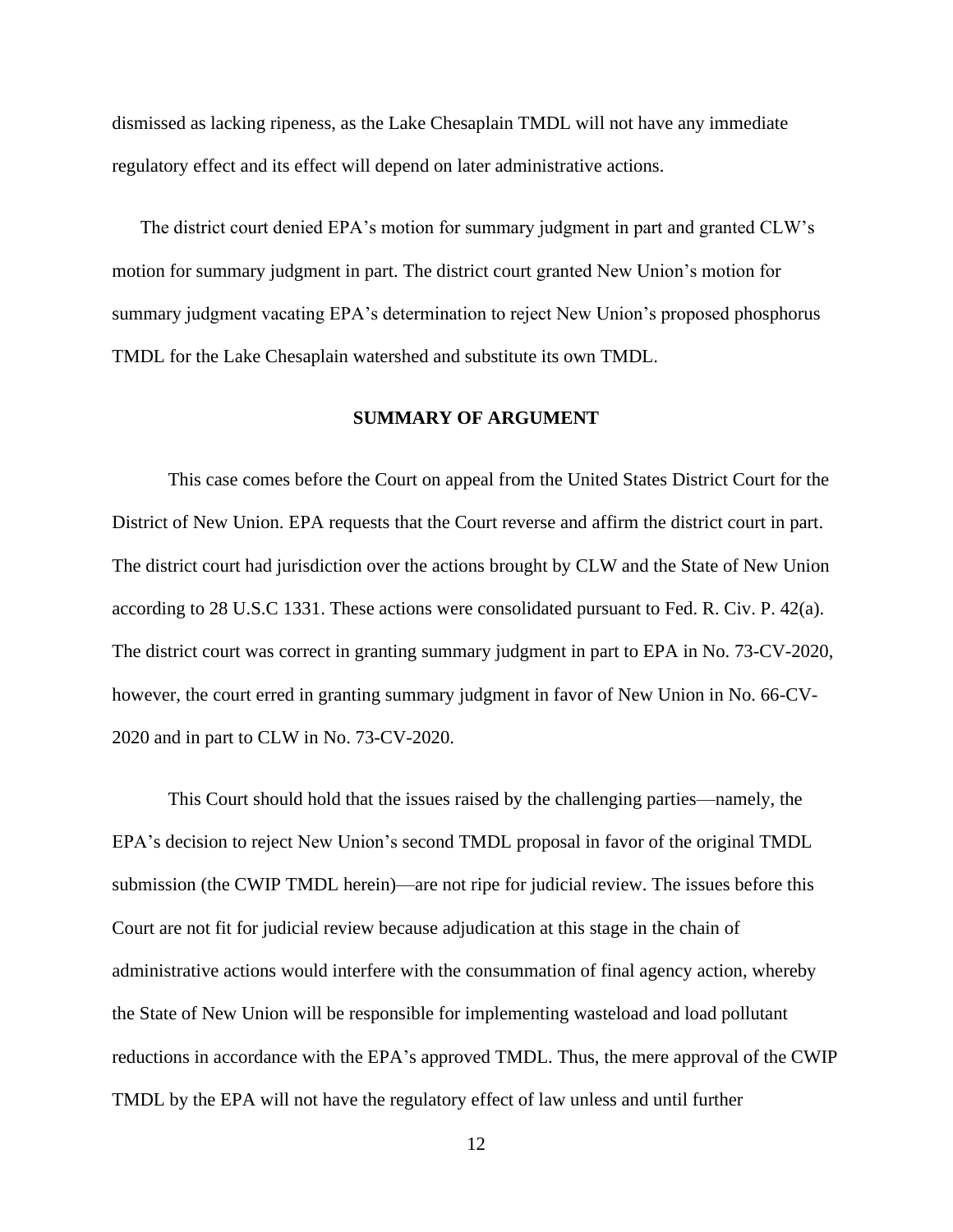administrative actions are taken by the State of New Union. As such, the requisite finality of agency action under the ripeness doctrine has not been satisfied, nor can it be established that the mere approval of the CWIP TMDL has a concrete adverse effect on the challenging parties. Even if, assuming judicial review is delayed, we were to contemplate the potential adverse effects on the parties that could be engendered by the State of New Union's further implementation plan, the plaintiffs in the case at bar have failed to allege how the implementation of EPA's CWIP TMDL will adversely affect the parties *themselves*. Ergo, because judicial review at this stage will interfere with final administrative action and the challenging parties won't be unduly prejudiced if judicial review is to be delayed, the issues at bar are not ripe for judicial review. This Court should, therefore, dismiss all causes of action against the EPA, as the Court lacks the necessary subject matter jurisdiction to adjudicate the issues at bar.

On the second issue, this Court should hold that EPA's determination to reject the New Union Chesaplain Watershed proposed phosphorus TMDL in favor of the CWIP is valid pursuant CWA § 303(d). The district court fundamentally misapplies the Chevron framework to the EPA's definition of TMDL as a matter of law. The district court, in their holding, fails to establish the necessary unambiguous Congressional intent, under *Chevron* step one, that prohibits the EPA's administrative authority from defining TMDL's to include both wasteload and load allocations. The district court relies primarily on what they contend to be the implied intent of Congress in their determinations, which, even assuming that implied intent would be dispositive under *Chevron* Step One, the intent is dubious at best. Moreover, the statutory language of the CWA is silent on the issue. Therefore, a correct analysis under the *Chevron* framework would have necessarily required the Court to analyze the EPA's decision in defining TMDL's to include both wasteload allocations and load allocations under Step Two—that being

13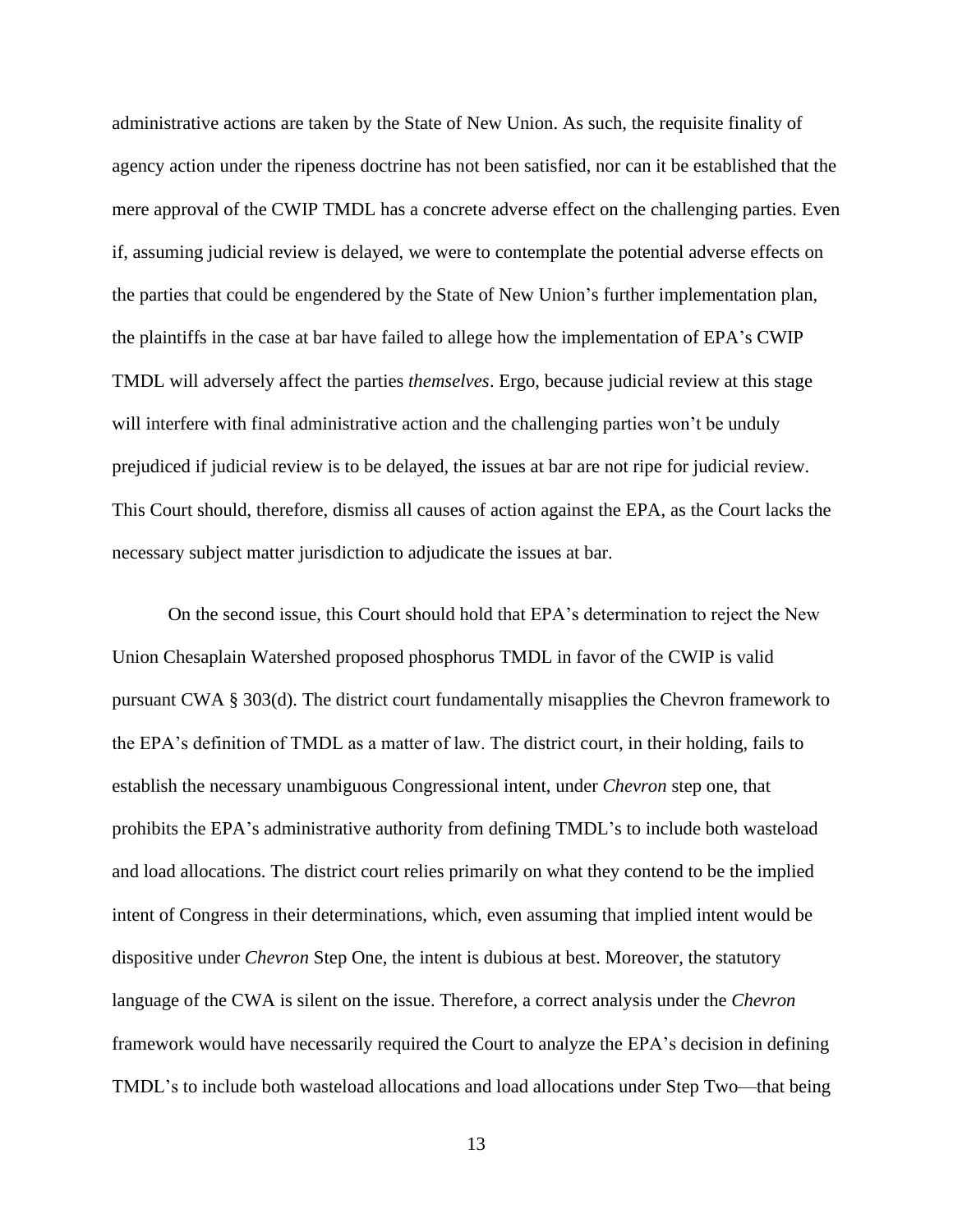whether the EPA's decision was an arbitrary and capricious use of congressionally delegated authority. Had the court reached this level of analysis, it is doubtful that the EPA's decision could rise to the level of arbitrary and capricious when accounting for the deference given to administrative agencies under the *Chevron* framework and the sound public policy considerations that EPA relied on in considering the appropriate TMDL definition within the parameters set out by the CWA.

On the third issue, the Court should hold that EPA's adoption of a TMDL consisting of an annual pollution loading reduction to be phased in over five years does not violate CWA 303(d) requirements. EPA should be given controlling weight in determining the standards for a valid TMDL. A phased percentage reduction implementation schedule accounts for seasonal variation and is therefore a reasonable construction of "total maximum daily load."

On the fourth issue the Court should hold that the CLW has not met their burden of establishing that the EPA's adoption of a credit for anticipated BMP pollution reductions to reduce the stringency of wasteload allocations for point sources for implementation of the Lake Chesaplain TMDL was arbitrary and capricious or an abuse of discretion. Because EPA engaged in notice and comment rulemaking from July 2018 to May 2019, the court should find the agency's statutory interpretation permissible. Because the arbitrary and capricious standard of review has a very narrow scope, the issue before the district court is the issue before this court– whether the agency considered the relevant factors and gave reasonable basis for its decision.

14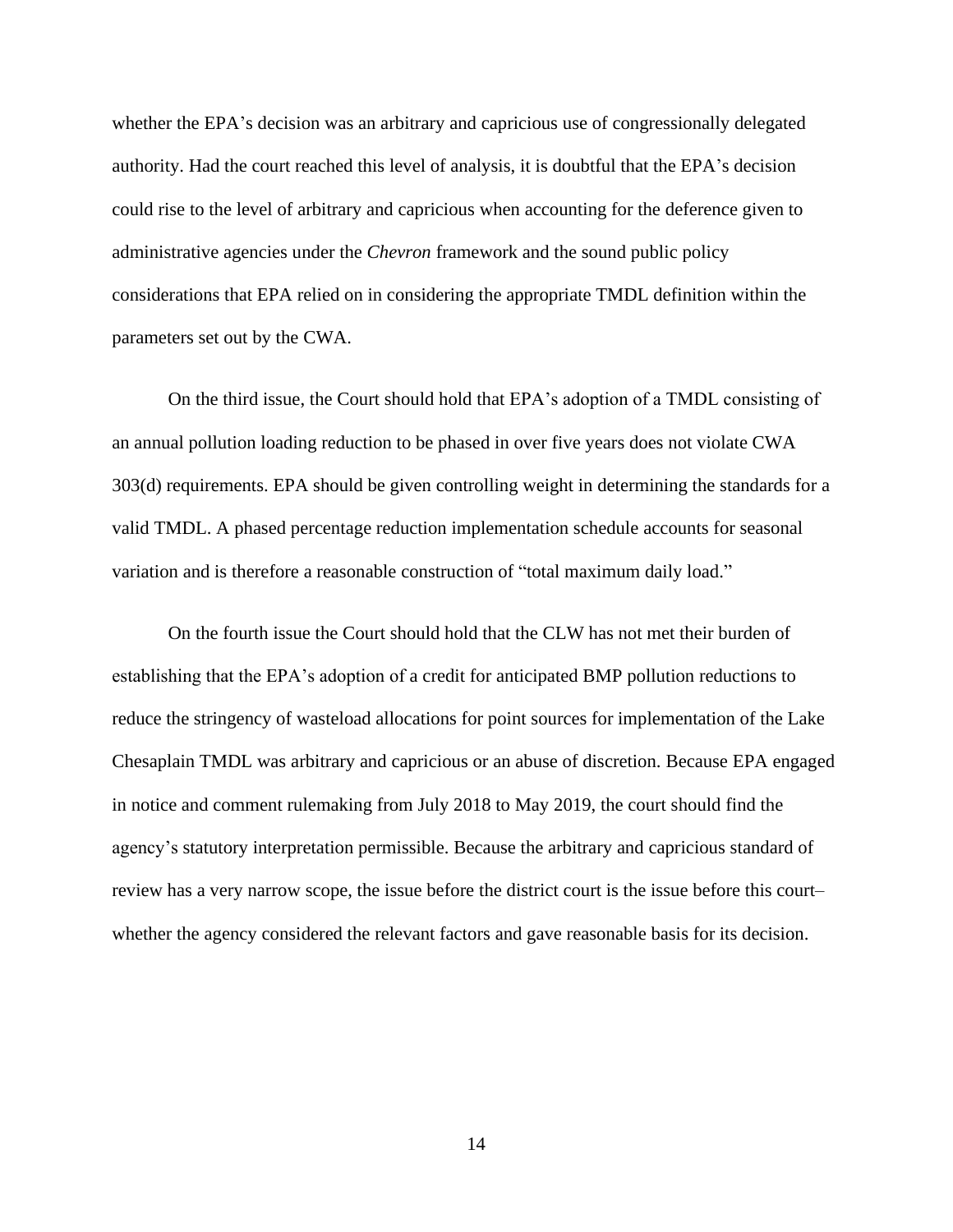#### **ARGUMENT**

#### **1. Complaints from both plaintiffs should be dismissed on the grounds that the issues at bar are not ripe for judicial review.**

We challenge the determination that the issues raised on appeal will not interfere with further administrative action, and that plaintiffs New Union and Chesaplain Lake Watch will be prejudiced if the validity of EPA's Lake Chesaplain TMDL is not subject to immediate judicial review. As the district court noted, the *Abbott Laboratories v. Gardner* decision held in interpreting the ripeness doctrine that a dispute against an administrative agency will not be subject to judicial interference unless and until the act by the agency giving rise to the controversy has been consummated, and this formalization of agency action has affected the challenging parties in a concrete way.<sup>5</sup> Moreover, the Supreme Court, in this decision, established two main issues to consider in evaluating ripeness: the fitness—in accordance with the aforementioned holding—of the issues for judicial decision, and whether prolonging adjudication would be unfairly prejudicial to the challenging parties.<sup>6</sup> On appeal, we raise two arguments in contesting the district court's conclusion on ripeness: (1) the district court fallaciously distinguishes the case at bar from *City of Arcadia v. U.S. EPA<sup>7</sup>* and *Bravos v. Green<sup>8</sup>* insofar that, although these cases may be incidentally distinguishable, the distinctions made are immaterial to the application of the ripeness doctrine and inconsonant with the applicable authority—that is, the necessary assumption of the district court's holding relies on a broad interpretation of "final agency action," which we contend, by textual argument, lacks merit as a matter of law; and (2) in determining whether the issues at bar are fit for judicial decision and

<sup>5</sup> *Abbott Laboratories v. Gardner*, 387 U.S. 136, 148 – 149 (1967).

<sup>6</sup> *Id.* at 149.

<sup>7</sup> *City of Arcadia v. U.S. EPA*, 265 F. Supp. 2d 1142 (N.D. Cal. 2003).

<sup>8</sup> *Bravos v. Green*, 306 F. Supp. 2d 48 (D. D.C. 2004).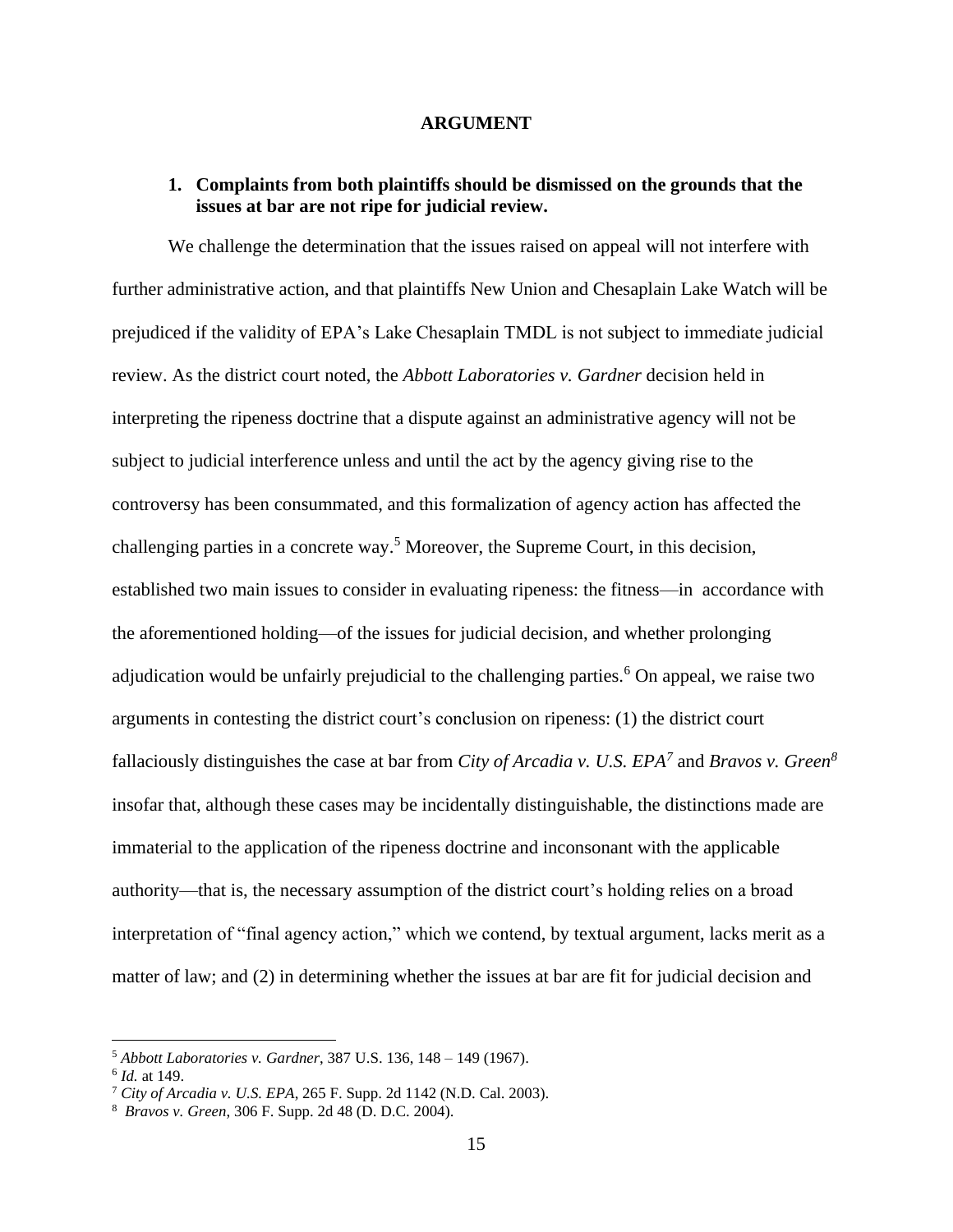whether delayed adjudication would be unfairly prejudicial to the challenging parties, the application of the three factors elucidated by the Supreme Court in *Ohio Forestry Ass'n, Inc. v. Sierra Club<sup>9</sup>* indicate that the complaints by plaintiffs New Union and Chesaplain Lake Watch are not ripe for judicial review.

The district court, in holding that the issues at bar are ripe for judicial review, argues that the context of our issues, here, are inapposite with the authority relied on at trial—*City of Arcadia v. U.S. EPA<sup>10</sup>* and *Bravos v. Green<sup>11</sup>* —insofar that the challenges to the TMDL at bar, if implemented, would require specific NPDES permit limits for point sources, which, as the purveyor of NPDES permits within the State of New Union, falls on the State of New Union to administer without delay. While we concede that this distinction may be factually correct, it does not permit the implicit inference relied on in the district court's holding; that is, the argument by implication that the district court seems to be making is as follows: because the TMDL in question may, if implemented by the State, require the State of New Union to issue NPDES permits without delay, this constitutes final agency action as contemplated by the ripeness doctrine, which, therefore, indicates that it is fit for judicial review.<sup>12</sup> We disagree.

In determining whether an agency action is fit for judicial review under the ripeness doctrine, the finality of the alleged agency action is an essential consideration so as not to prematurely interfere with executive function.<sup>13</sup> To that end, holding that the EPA approved TMDL in question constitutes final agency action fundamentally misconstrues the role of

<sup>9</sup> *Ohio Forestry Ass'n, Inc v. Sierra Club*, 523 U.S. 726, 733, 140 L. Ed. 2d 921, 118 S. Ct. 1665 (1998).

<sup>10</sup> *City of Arcadia v. U.S. EPA*, 265 F. Supp. 2d 1142 (N.D. Cal. 2003).

<sup>11</sup> *Bravos v. Green*, 306 F. Supp. 2d 48 (D. D.C. 2004).

<sup>12</sup> *Id.* at 55 (citing *Transport Robert (1973) Ltee v. United States Immigration & Naturalization Service*, 940 F. Supp. 338, 340 (D.D.C. 1996)).

<sup>13</sup> *Id.* (citing *Nat'l Automatic Laundry & Cleaning Council v. Shultz,* 143 U.S. App. D.C. 274, 443 F.2d 689, 698 (D.C. Cir. 1971)) (also citing *Ciba-Geigy Corp v. EPA*, 225 U.S. App. D.C. 216, 801 F.2d 430, 435–36 (D.C. Cir. 1986)).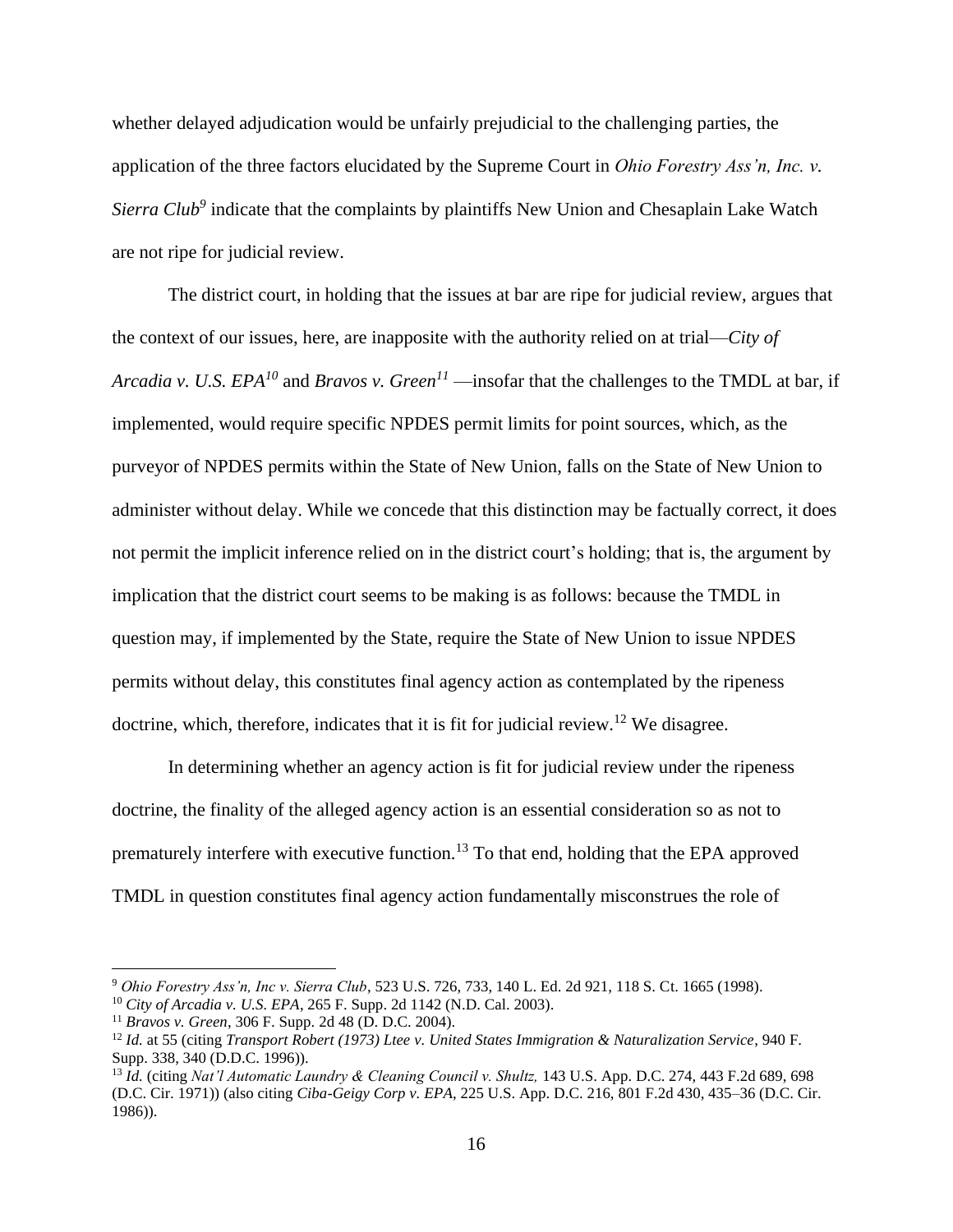TMDL's under the CWA  $$303(d)$ .<sup>14</sup> On the contrary, the primary function of TMDL's established under CWA *§303(d)(1)* of the CWA is that of a planning device, which is further supported by the notion that TMDL's cannot be self-executed.<sup>15</sup> That is, it cannot, by itself, prohibit any conduct or require any action, but rather, it contemplates a goal to be accomplished through the further implementation of NPDES permits by the State to reduce point source pollution, practices enforced by the State to limit nonpoint source pollution, or both.<sup>16</sup> Ergo, it is even doubtful that the EPA's approval of a TMDL under the CWA can be considered an "agency action," much less a "final agency action," as the definition of "agency action" set out by the APA includes "the whole or a part of any agency rule, order, license, sanction, relief, or the equivalent denial thereof, or failure to act."<sup>17</sup>

Nevertheless, even if the EPA's rejection of the revised TMDL in 2018 and subsequent adoption of the original TMDL, submitted by DOFEC in 2017, constitutes an agency action under the APA, it is untenable to conclude that it is also a final agency action fit for adjudication. In order to be a final agency action under the APA—this being inextricably consonant with fitness for judicial review under the ripeness doctrine—two elements must be met: (1) "the action must mark the 'consummation' of the agency's decision-making process…" and (2) "the action must be one which 'rights or obligations have been determined,' or from which 'legal consequences will flow.'"<sup>18</sup> As far as the TMDL itself is concerned within the EPA's course of regulatory authority under the CWA, the informational gathering function of the TMDL serves

<sup>14</sup> 33 U.S.C. § 1313(d).

<sup>15</sup> *City of Arcadia v. U.S. EPA*, 265 F. Supp. 2d 1142, 1144 (N.D. Cal. 2003) (citing *Pronsolino v. Nastri*, 291 F. 3d 1123, 1129 (9<sup>th</sup> Cir. 2002)).

<sup>&</sup>lt;sup>16</sup> *Id.* (citing *Sierra Club v. Meibury,* 296 F.3d 1021, 1025 (11<sup>th</sup> Cir. 2002)).

<sup>17</sup> *Id.* at 1153 (quoting *5 U.S.C § 551(13))*.

<sup>18</sup> *Bravos v. Green*, 306 F. Supp. 2d 48, 55 (D. D.C. 2004) (citing *Barrick Goldstrike Mines, Inc., v. Browner*, 342 U.S. App. D.C. 45, 215 F.3d 45, 48 (D.C. Cir. 2000)).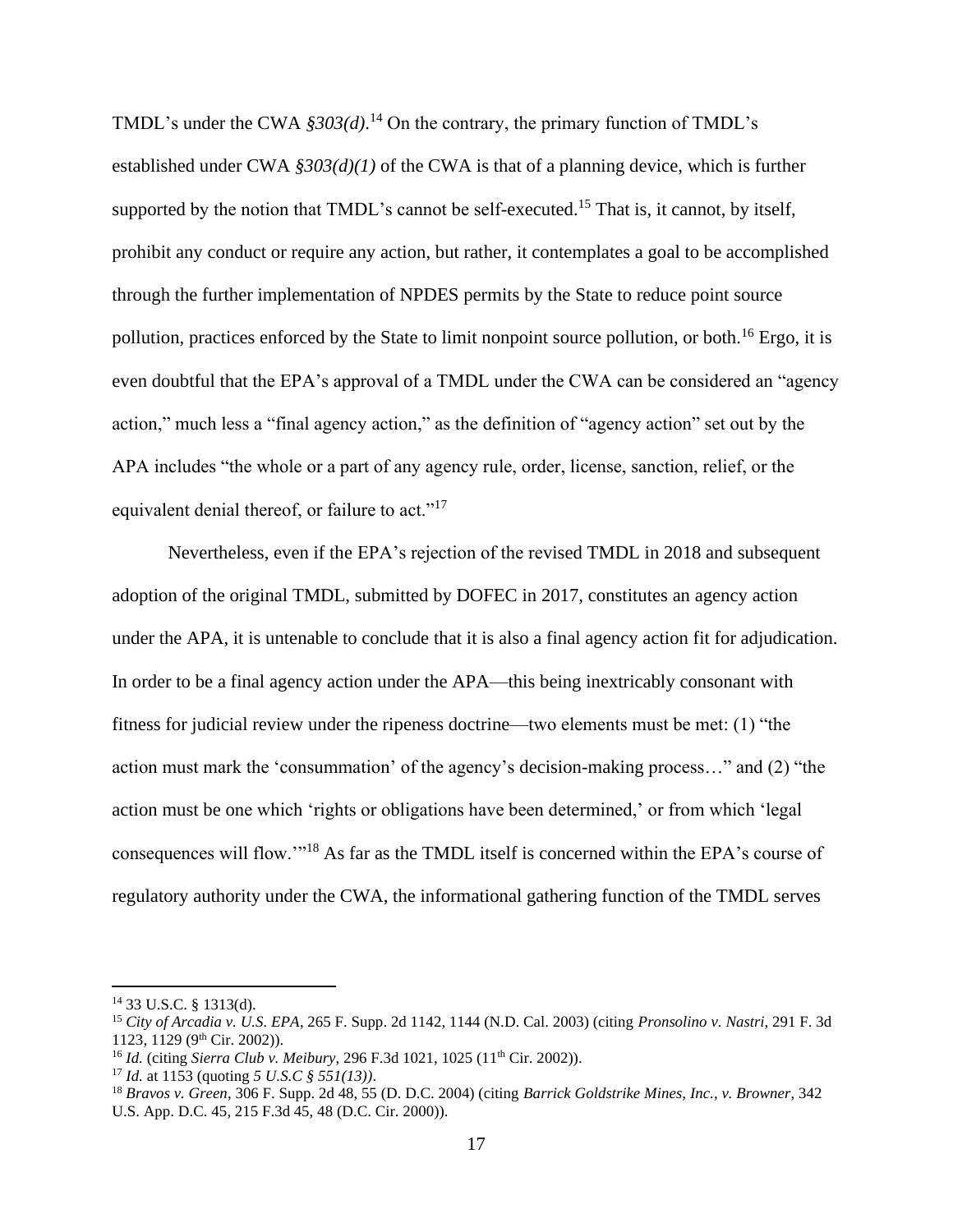its purpose in informing the design and implementation of pollution control measures.<sup>19</sup> It is merely a step along the chain of implementation that contemplates further regulatory actions by state or local government.<sup>20</sup> It follows then, that "a TMDL forms the basis for further administrative actions that may require or prohibit conduct with respect to particularized pollutant discharges and waterbodies."<sup>21</sup> Therefore, with the proper understanding of the administrative role of TMDL approval under the CWA in mind, finding that the EPA's approval of DOFEC's original TMDL satisfies the two elements of final agency action stretches the definition of "final" beyond any logically plausible interpretation.

With respect to the first element—that the action is the "consummation of the agency's decision making process"—the argument could be, and it seems like the district court follows this line of reasoning, that the TMDL is the final agency action by the EPA because it is their last administrative decision before state and local government takes on the role of implementing pollution reduction schemes in accordance with the goals set by the EPA approved TMDL; however, this argument requires the assumption that the "consummation of an agency's decision making process" constitutes decision making *within the same agency*, but the legislative intent behind the APA's definition of finality would indicate an interpretation to the contrary—that is, it was enacted to prevent premature judicial encroachment on the executive branch's power in implementing administrative regulations.<sup>22</sup> When read with the legislature's intent in mind, a stronger argument can be made that interpreting the "consummation of an agency's decision making process" should be logically extended to include the decision making process *of the same* 

<sup>19</sup> *City of Arcadia v. U.S. EPA*, 265 F. Supp. 2d 1142, 1145 (N.D. Cal. 2003) (citing *Pronsolino v. Nastri*, 291 F. 3d 1123, 1129 (9<sup>th</sup> Cir. 2002)).

<sup>&</sup>lt;sup>20</sup> *Id.* (citing *Idaho Conservation League v. Thomas*, 91 F.3d 1345, 1347 (9<sup>th</sup> Cir. 1996)).

<sup>21</sup> *Id.*

<sup>22</sup> *Bravos v. Green*, 306 F. Supp. 2d 48, 55 (D. D.C. 2004) (citing *Nat'l Automatic Laundry & Cleaning Council v. Shultz,* 143 U.S. App. D.C. 274, 443 F.2d 689, 698 (D.C. Cir. 1971)).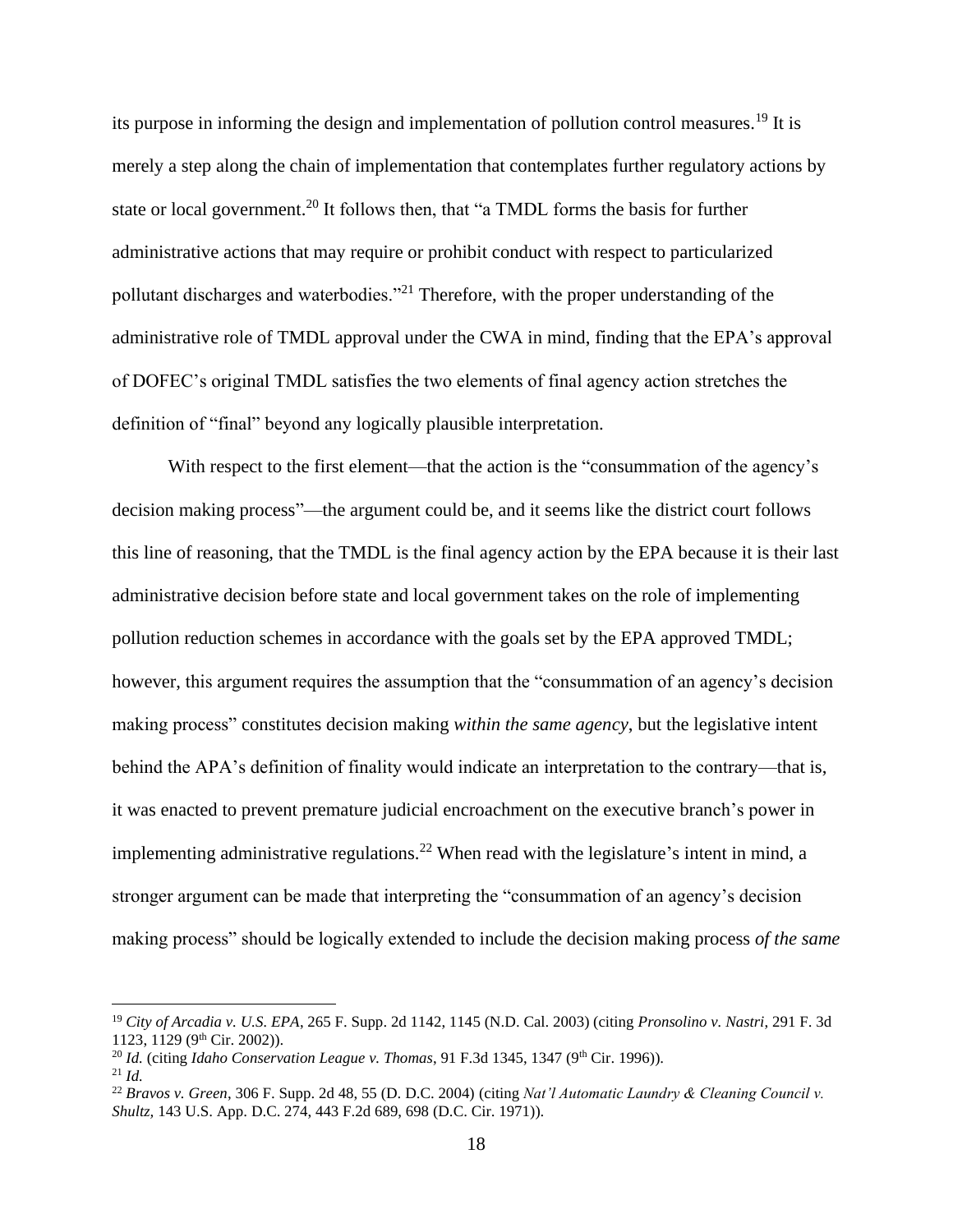*regulatory action* between *any and all administrative agency's involved*. Assuming for the sake of argument that the EPA's approval of a state-agency submitted TMDL constitutes an "agency action" under the APA (we maintain that this proposition is dubious), when adopting our proposed interpretation of the first element for "final agency action" under the APA, in accordance with the legislatures intent, it is inconceivable how the EPA's approval of a TMDL could be the consummation of the agency's decision making process when it necessarily contemplates later administrative actions by state administrative agencies, such as modification to NPDES permits or New Union's implementation of BMP requirements, both of which would involve the consummation of the decision making processes by the State of New Union's administrative agencies. Here, regulatory implementation by New Union would fulfill the meaning of "final agency action" contemplated by the APA, as opposed to the EPA merely approving the penultimate, planning step—the TMDL—which, we maintain, is therefore not ripe for judicial review.

In analyzing the second element, whether the action is one which "rights or obligations have been determined" or that "legal consequences will flow [from]," we maintain that the EPA's approval of DOFEC's 2017 TMDL, consisting of a 35% phased reduction for both point sources and nonpoint sources, has no regulatory effect unless and until it is incorporated into specific permits or other regulatory actions by the State of New Union and its administrative agencies. At which point, failure to comply with the state-issued NPDES permits may then affect New Union's eligibility for federal water quality planning funds,  $2<sup>3</sup>$  as well as its eligibility to maintain its delegated NPDES permitting program,<sup>24</sup> thus fulfilling the definition of legal consequences contemplated by this second element; however, it should be noted that these legal

<sup>23</sup> CWA § 208, 33 U.S.C. § 1288.

<sup>24</sup> CWA § 303(e)(2), 33 U.S.C. § 1313(e)(2).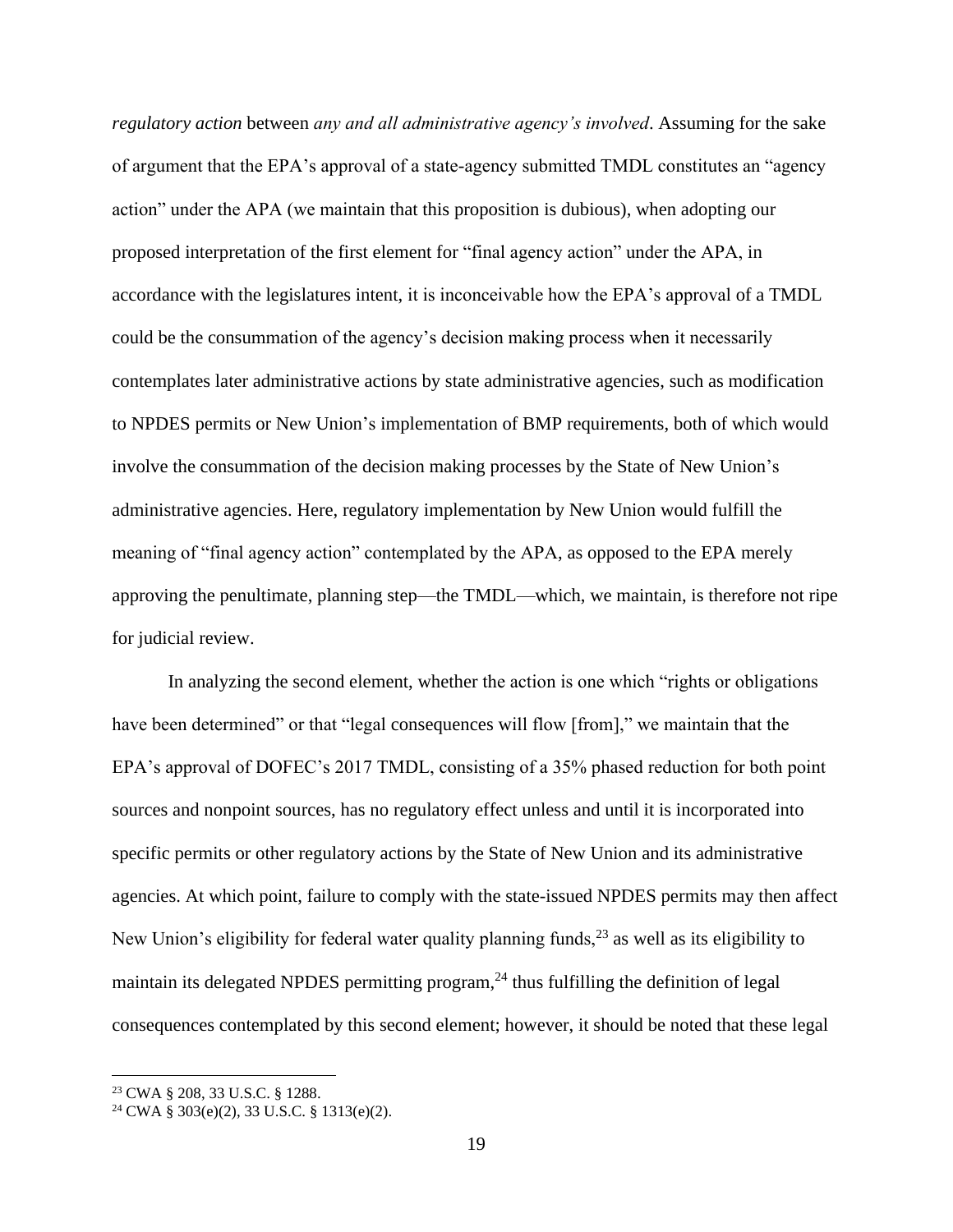consequences do not arise as a result of the EPA's approval of the TMDL itself. Rather, they arise when and only when the State of New Union takes further administrative actions to modify its NPDES permits. Furthermore, plaintiff Chesaplain Lake Watch acknowledges itself and alleges, as part of the reason they have filed suit, that New Union lacks the statutory authority to impose and enforce the BMPs for nonpoint sources set out by the EPA's approved TMDL, so no rights or obligation could be determined from which legal consequences could flow. Thus, the load allocations established by the TMDL at bar couldn't possibly satisfy this requirement of finality. In sum, EPA's approval of the TMDL imposes no rights or obligations, nor does it engender legal consequences, as the point sources cannot be regulated without further implementation by New Union's administrative agencies, and New Union lacks statutory authority to regulate the nonpoint sources; therefore, the alleged administrative action by the EPA fails the second element of finality under the APA, necessarily implying that this isn't the type of final agency action fit for adjudication, as required by the ripeness doctrine.

The district court also contends that "plaintiffs New Union and Chesaplain Lake Watch will be prejudiced if the validity of EPA's Lake Chesaplain TMDL is not subject to immediate judicial review," which we maintain is not supported by the record. In analyzing whether the hardship sustained by the plaintiffs would be inequitable from delaying judicial review, we note three factors that, in accordance with the Supreme Court's holding in *Ohio Forestry Ass'n, Inc. v. Sierra Club*, should be considered under the ripeness doctrine: "(1) whether delayed review would cause hardship to the plaintiffs; (2) whether judicial intervention would inappropriately interfere with further administrative action; and (3) whether the courts would benefit from further factual development of the issues presented."<sup>25</sup> We have already determined that judicial

<sup>25</sup> *City of Arcadia v. U.S. EPA*, 265 F. Supp. 2d 1142, 1156 (N.D. Cal. 2003) (quoting *Ohio Forestry Ass'n, Inc. v. Sierra Club*, 523 U.S. 726, 733, 140 L. Ed. 2d 921, 118 S. Ct. 1665 (1998).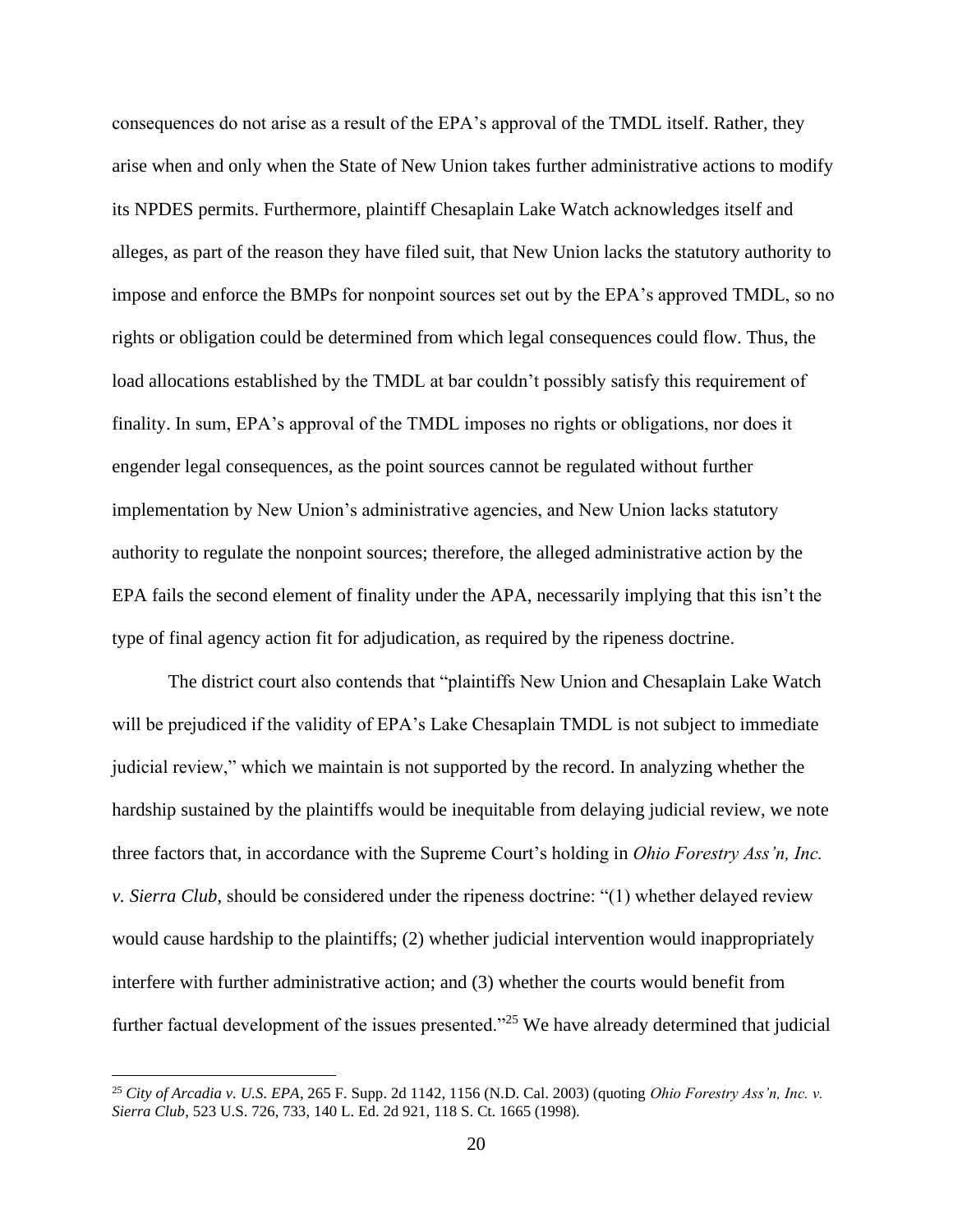intervention would prematurely interfere with subsequent administrative action here, as the EPA's approval of the TMDL requires further implementation by the state to have any regulatory effect; however, whether delayed review would cause hardship to the plaintiffs should also be evaluated under the totality of the circumstances, including whether the court would benefit from further factual development, as some detriments to the plaintiff could be legally overcome by an overwhelming benefit to the court—a benefit incurred from further factual development.<sup>26</sup>

The plaintiffs in the case at bar have failed to establish how delaying judicial review may cause substantial hardship, if any, to the challenging parties. Delaying judicial review for plaintiff New Union would cause, at most, minimal hardship to the state's interests. Although they may be required to implement the NPDES permits without delay, New Union has not alleged how implementing NPDES permits in accordance with the EPA's TMDL would, on its own, cause hardship to the state's interests. Indeed, New Union alleged at trial that failure to comply with the EPA's TMDL guidelines in its NPDES permitting system may affect its eligibility for federal water quality planning funds under the  $CWA$ <sup> $27$ </sup> as well as its eligibility to maintain its delegated NPDES permitting program.<sup>28</sup> However, this assertion indicates that hardship will result only if they do not comply with the EPA's TMDL guidelines when judicial review is withheld; yet, at this juncture, there is a legally significant distinction to be drawn here—that is, there is a difference between a party being subject to hardship as a result of following the EPA's TMDL guidelines, and hardship as a result of willfully failing to comply with the EPA's administrative authority. The latter—what New Union is arguing—would be a bad faith attempt by New Union to manipulate its position under the ripeness doctrine in order to

<sup>26</sup> *Id.* at 1159.

<sup>27</sup> CWA § 208, 33 U.S.C. § 1288.

 $28 \text{ CWA }$ § 303(e)(2), 33 U.S.C. § 1313(e)(2).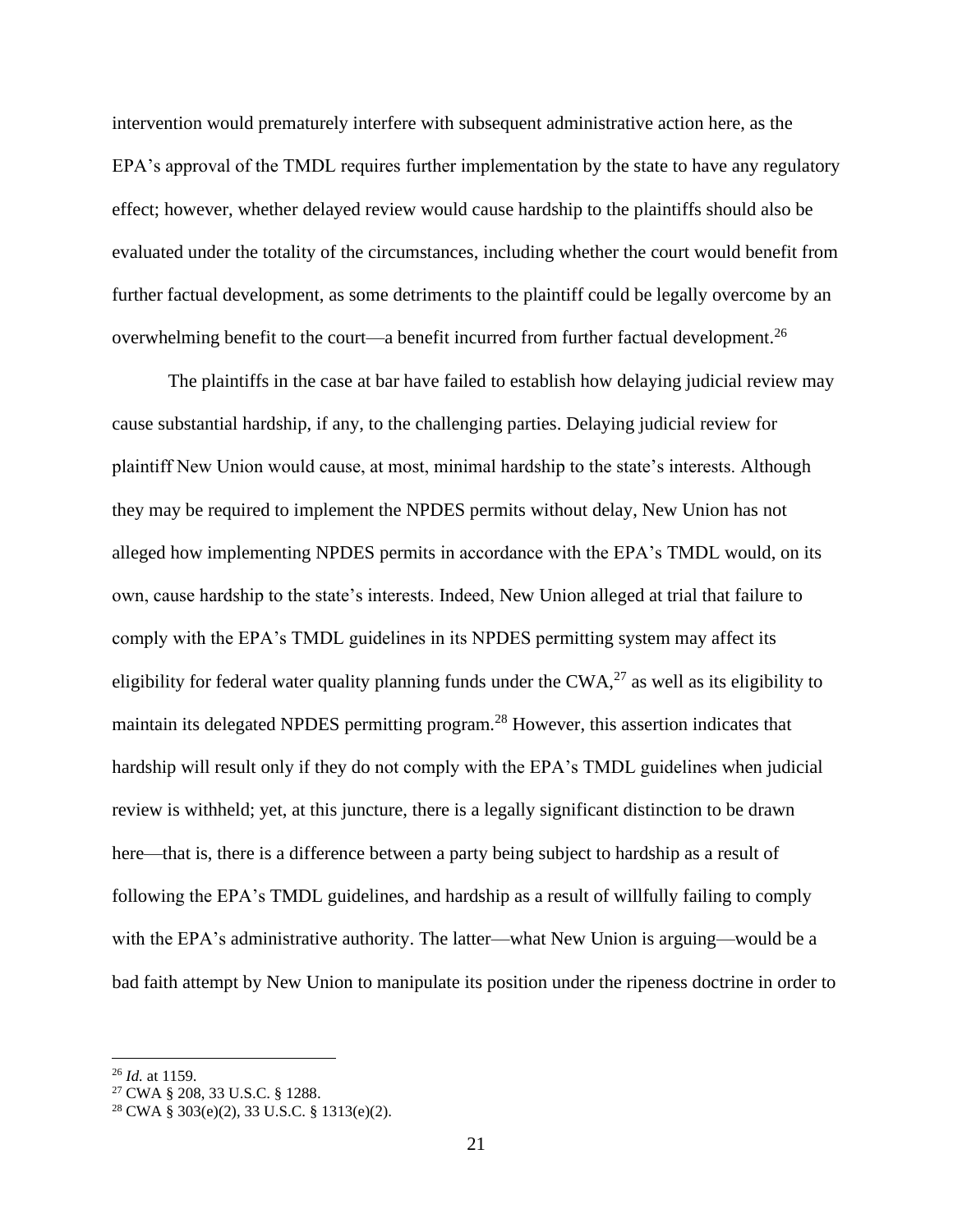establish harm from delayed adjudication. As a matter of public policy, this prong of the ripeness analysis—that delayed judicial review is not unduly burdensome on the parties—should only have credence when the party subject to the burden is acting in good faith compliance with the administrative regulation. Without the assumption that New Union shall willfully decide not to comply with the EPA's TMDL guidelines, New Union has not alleged "a single future event or condition that is fairly certain to occur and will adversely impact plaintiffs *themselves*," which, under the holding from *City of Arcadia v. U.S. EPA*, is insufficient for establishing that substantial harm will follow from the delayed adjudication of the issues at bar.<sup>29</sup>

Similarly, plaintiff Chesaplain Lake Watch fails to allege how delaying judicial review will adversely affect their interests as an organization. Certainly, they allege that the EPA's TMDL guidelines are insufficiently stringent for protecting the environmental concerns of the community writ large, yet they fail to allege any facts concerning how delayed judicial review would impose hardship on their organization *itself*, which, indubitably, is the lens that this prong of the ripeness analysis is to be considered for redress.<sup>30</sup> Since we have established that neither plaintiff New Union nor plaintiff Chesaplain Lake Watch will be subjected to substantial hardship if judicial review of the issues is to be delayed, we need not reach the issue of whether the court would benefit from delaying to judicial review to allow further factual development in the record. As decided in *City of Arcadia v. U.S. EPA*, "in the absence of any indication that they will suffer imminent hardship, these claims are premature... the court lacks jurisdiction to grant such relief where plaintiffs are not in jeopardy of imminent harm and future events could obviate the controversy."<sup>31</sup> Since plaintiffs have failed to allege any imminent or future harm to

<sup>29</sup> *City of Arcadia v. U.S. EPA*, 265 F. Supp. 2d 1142, 1156–157 (N.D. Cal. 2003).

<sup>30</sup> *Id.*

<sup>31</sup> *Id.* at 1160.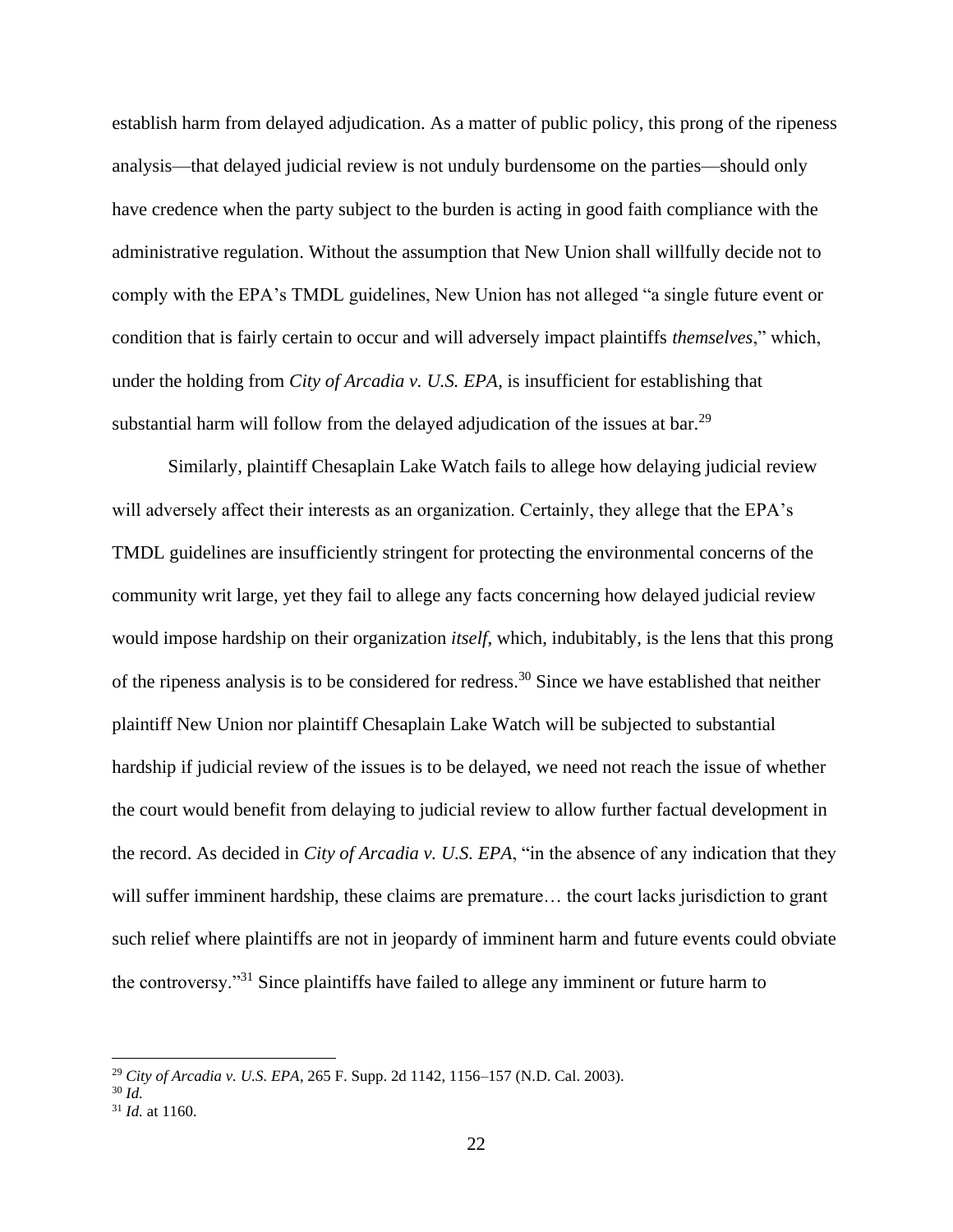themselves as a result of the EPA's TMDL guidelines, it is an open question whether future events could also obviate the controversy.

As the record strongly supports the conclusions that judicial intervention would improperly interfere with further administrative action and that delayed adjudication would not be unduly prejudicial to the challenging parties, we need not address whether the court would benefit from further development of the issues; therefore, the issues before this court are not ripe for judicial review. Because the "ripeness doctrine is drawn both from Article III limitations on judicial power and from prudential reasons for refusing to exercise jurisdiction,"<sup>32</sup> and "unripe claims are subject to dismissal for lack of subject matter jurisdiction,"<sup>33</sup> we maintain that this court lacks the necessary subject matter jurisdiction to hear the issues at bar; all issues before the court should, therefore, be dismissed accordingly, as further adjudication of the issues would be inherently unconstitutional.

#### **2. The district court fundamentally misapplies the** *Chevron* **framework to the EPA's definition of TMDL as a matter of law.**

The district court analyzes New Union's challenge to the EPA's definition of the term "total maximum daily load" under the correct framework—that of *Chevron, U.S.A., Inc. v. NRDC, Inc.*—but, we maintain, misapplies the mechanics of the test to EPA's TMDL definition as a matter of law.<sup>34</sup> In holding that the EPA's definition of TMDL is not consistent with the intention of Congress in enacting CWA § 303(d), and that, therefore, 40 C.F.R. 130.2(i) is contrary to law under *Chevron* step one, the district court relies on two dubious arguments: (1) that "Congress meant total when it said total" because "nothing about section 303(d) implies that

<sup>32</sup> *City of Arcadia v. U.S. EPA*, 265 F. Supp. 2d 1142, 1156 (N.D. Cal. 2003) (quoting *Reno v. Catholic Social Services, Inc.*, 509 U.S. 43, 57 n.18, 125 L. Ed. 2d 38, 113 S. Ct. 2485 (1993).

<sup>33</sup> *City of Arcadia v. U.S. EPA*, 265 F. Supp. 2d 1142, 1156 (N.D. Cal. 2003) (quoting *Ass'n of Am. Med. Colleges v.*  United States, 217 F.3d 770, 784 n.9 (9<sup>th</sup> Cir. 2000).

<sup>34</sup> *Chevron, U.S.A., Inc. v. NRDC, Inc.,* 467 U.S. 837 (1984).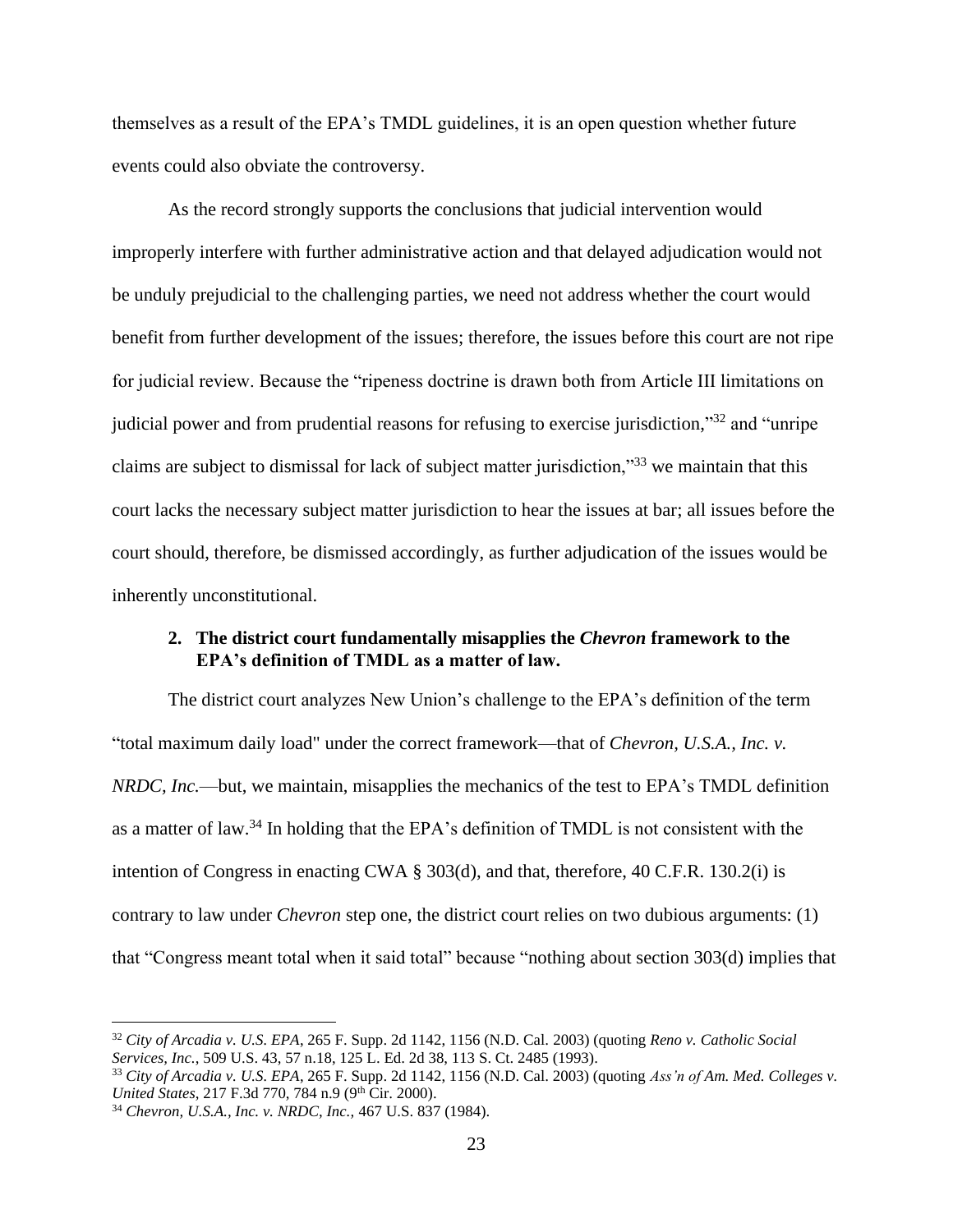the process of setting the TMDL was meant to include an allocation and limitation process of point and nonpoint sources; and (2) that Congress "deliberately declined to include an EPA supervised state implementation requirement for water quality standards." We disagree with the significance of both contentions under the *Chevron* framework.

The *Chevron* framework involves a two-part test for determining the amount of deference that courts should give to an administrative agency's decision that is subject to federal statutory interpretation.<sup>35</sup> Under *Chevron* Step One, "courts inquire 'whether Congress has directly spoken to the precise question at issue. If the intent of Congress is clear, that is the end of the matter; for the court, as well as the agency, must give effect to the unambiguously expressed intent of Congress."<sup>36</sup> However, when Congress's intent is not unambiguous, the issue turns on "whether the statute unambiguously forbids the Agency's interpretation."<sup>37</sup> But, when the statute does not expressly forbid the Agency's interpretation and "the intent of Congress is expressed ambiguously in some way relevant to the case at hand, courts proceed to 'Step Two.' There, the agency's interpretations 'are given controlling weight unless they are arbitrary, capricious, or manifestly contrary to the statute."<sup>38</sup>

The district court argues that the word "total" in "total maximum daily load" literally means "total," not the sum of the allocations between component pollutants, because section 303(d) is nothing more than an information gathering provision, and nothing about the section implies that the process of setting the TMDL was meant to include the allocation and limitation process of point and nonpoint sources. This contention is raised in support of the conclusion that the issue at bar can be resolved under *Chevron* Step One—namely, by virtue of explicit

<sup>35</sup> *Chevron, U.S.A., Inc. v. NRDC, Inc.,* 467 U.S. 837 (1984).

<sup>36</sup> *Id.* at 842-843

<sup>37</sup> *Barnhart v. Walton*, 535 U.S. 212, 217–18, 122 S. Ct. 1265, 152 L. Ed. 2d 330 (2002).

<sup>38</sup> *American Farm Bureau Federation v. U.S. EPA*, 792 F.3d 281, 294 (3d Cir. 2015).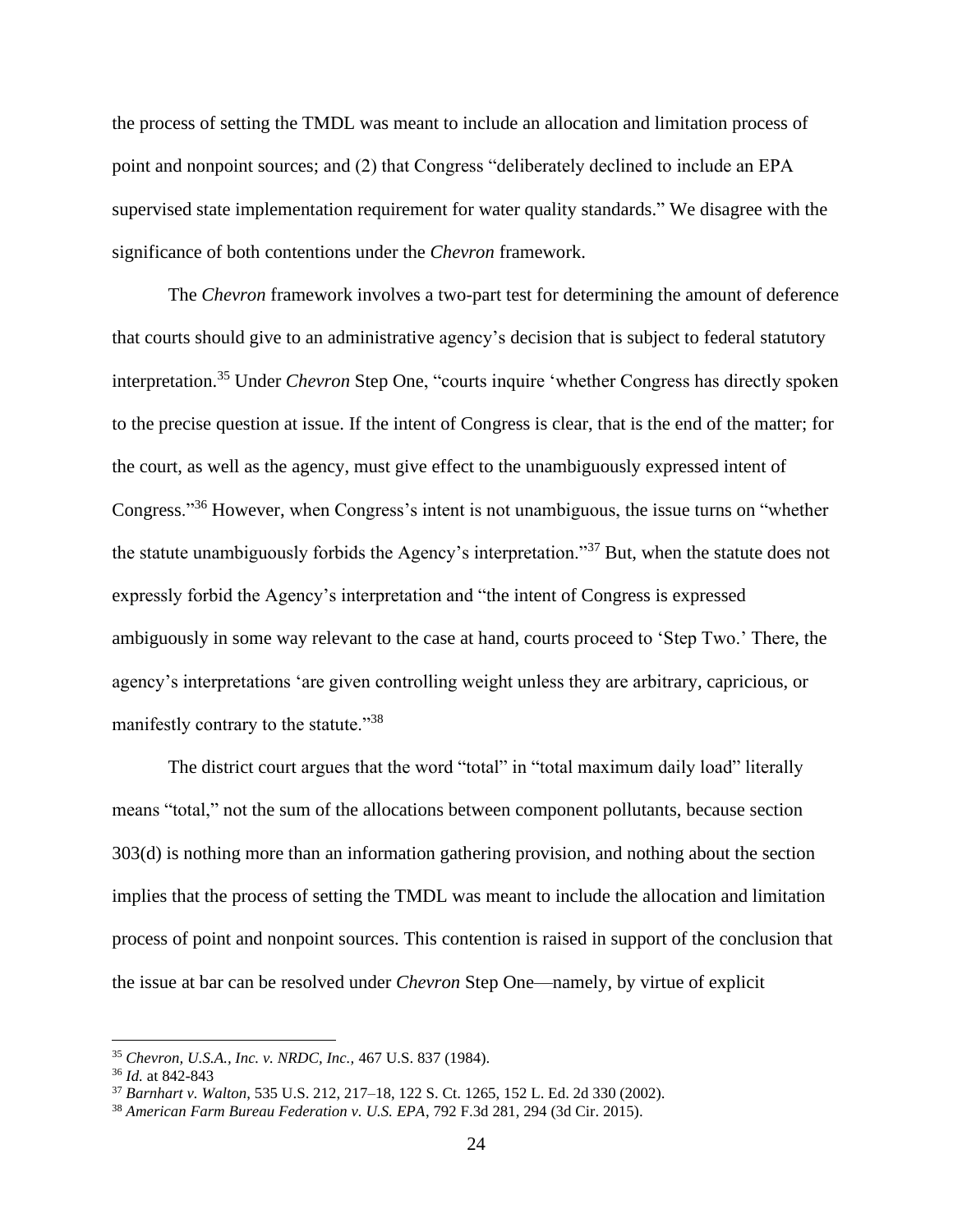Congressional intent.<sup>39</sup> However, the district court misses the mark in applying Step One to the statute in question; that is, the issue in question is not whether Congress implicitly expressed the intent for the EPA not to be able to include allocations in its definition of TMDL, but "whether the statute unambiguously forbids the Agency's interpretation."<sup>40</sup> If Congress had spoken directly on the issue, then the district court's analysis would be correct in affirming the resolution at Step One; however, because Congress never expressly addresses the issue—evidenced by the fact that the district court is making an argument for implied Congressional intent here—the dispositive issue at bar is actually whether the language of the statute explicitly forbids the Agency's interpretation.<sup>41</sup> Since the intent of Congress is not sufficiently unambiguous in its expression of intent—again, supported by the district court's need to argue by implication—and since the statute doesn't expressly forbid the EPA's interpretation of the TMDL to include pollutant allocations, the district court should have proceeded to *Chevron* Step Two analysis to resolve the issue. At this juncture, the district court would have had to argue that EPA's interpretation is arbitrary and capricious—an exceptionally strict standard of review.

The district court also contends that because Congress declined to sanction an EPA supervised state implementation requirement for water quality standards, this is further evidence of Congress's explicit intent to bar the definition of TMDL from including pollutant allocations by the EPA. However, this assertion is far from the explicit intent of Congress for defining TMDL's that the district court contends. First, the district court errs by equivocating between a TMDL and a state implementation requirement for water quality standards. The role of the TMDL is an information gathering and goal setting provision, which leaves further

<sup>41</sup> *Id.*

<sup>39</sup> *Id.*

<sup>40</sup> *Id.*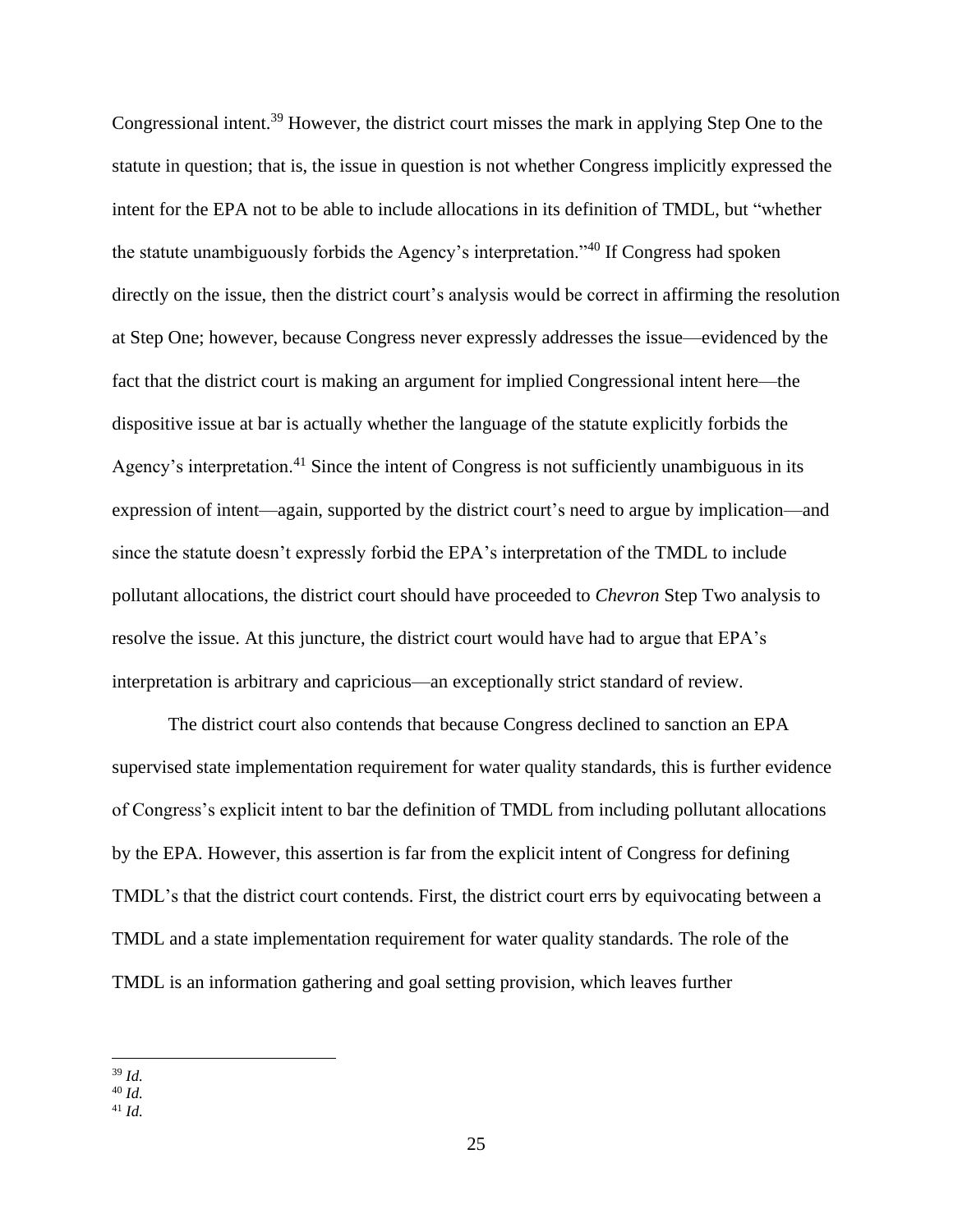implementation to the states under the framework of cooperative federalism.<sup>42</sup> True, the EPA does have some limited authority to enforce regulations on point sources through effluent limitations and the state-issued NPDES permitting programs, but, if anything, this point speaks to Congress's intent to *allow* pollutant allocations under the TMDL framework, since the EPA does have limited authority to sanction a state's compliance with the implementation of limitations on point sources. $43$  Nonpoint sources, on the other hand, are left to the states discretion when guidelines are established by the EPA's TMDL.<sup>44</sup> The fact that Congress hasn't spoken on EPA's authority to certify the complete implementation of a TMDL, with respect to nonpoint sources, isn't evidence that Congress intended to prevent the EPA from making pollutant allocations under the definition of TMDL, but rather, it shows deference to the states, which is consistent with the cooperative federalism model that the CWA was intended to follow. Nevertheless, because Congress's failure to establish an EPA supervised state implementation requirement for water quality standards doesn't explicitly address the role of a TMDL's, as allocations are an inherently different step than enacting an implementation plan, this contention is nondispositive under *Chevron* Step One analysis.<sup>45</sup> Ergo, this issue, similarly, points to the need for further analysis under Step Two by the Court.<sup>46</sup>

The district court erred in treating the issues at bar as dispositive under *Chevron* Step One as a matter of law. Had the court properly analyzed the issues before it, they would have necessarily advanced to the Step Two analysis and considered whether the EPA's decision to include the allocation of pollutants under the definition of TMDL was arbitrary and capricious.

<sup>42</sup> *Id.* at 289, 291.

<sup>43</sup> *Id*. at 289.

<sup>44</sup> *Id.*

<sup>45</sup> *Id.* at 294

<sup>46</sup> *Id.*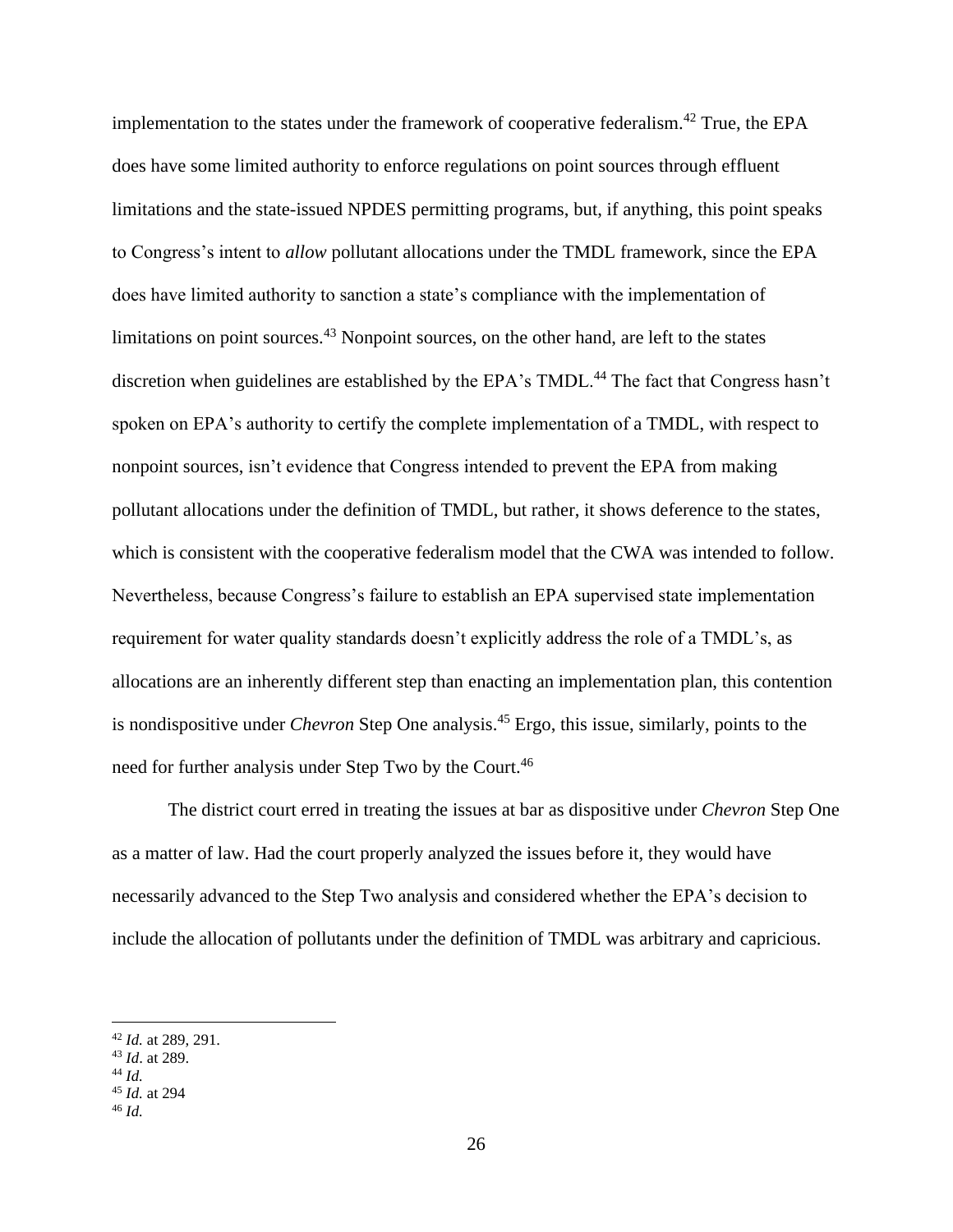Because this definition is backed by legitimate public policy concerns and does not violate the statutory language of the CWA, it is doubtful, at best, that a court could find the EPA's definition to be arbitrary and capricious.

**3. EPA's adoption of a TMDL consisting of an annual pollution loading reduction to be phased in over five years does not violate CWA 303(d) requirements because EPA must be given controlling weight in determining the standards for a valid TMDL, and a phased implementation schedule accounts for seasonal variation.**

The annual pollution loading reduction and phased implementation prescribed in the Chesaplain Bay TMDL adopted by the EPA is in accordance with CWA § 303(d) and federal regulation. The district court below erred in its grant of summary judgment in favor of the plaintiff CLW on its challenge to the adopted TMDL. The EPA's application of the phrase "total maximum daily load" has controlling weight and a TMDL expressed in annual terms, to be implemented in phased percentage reductions, is consistent with CWA § 303(d). This Court should find EPA's approval of the TMDL in accordance with § 303(d) and reverse the district court's grant of summary judgment to CLW.

Each state is required under CWA  $\S 303(d)$  to establish the total maximum daily load for pollutants identified under  $\S 304(a)(2)$  "at a level necessary to implement the applicable water quality standards with seasonal variations and a margin of safety which takes into account any lack of knowledge concerning the relationship between effluent limitations and water quality."<sup>47</sup> The Code of Federal Regulations specifically states "TMDLs can be expressed in terms of either mass per time, toxicity, or other appropriate measure<sup>148</sup> in its definition of "total maximum daily load." Neither of these mandatory authorities require TMDLs to be implemented under rigid daily terms.

<sup>47</sup> 33 U.S.C. § 1313(d)

<sup>48</sup> 40 C.F.R. § 130.2(i)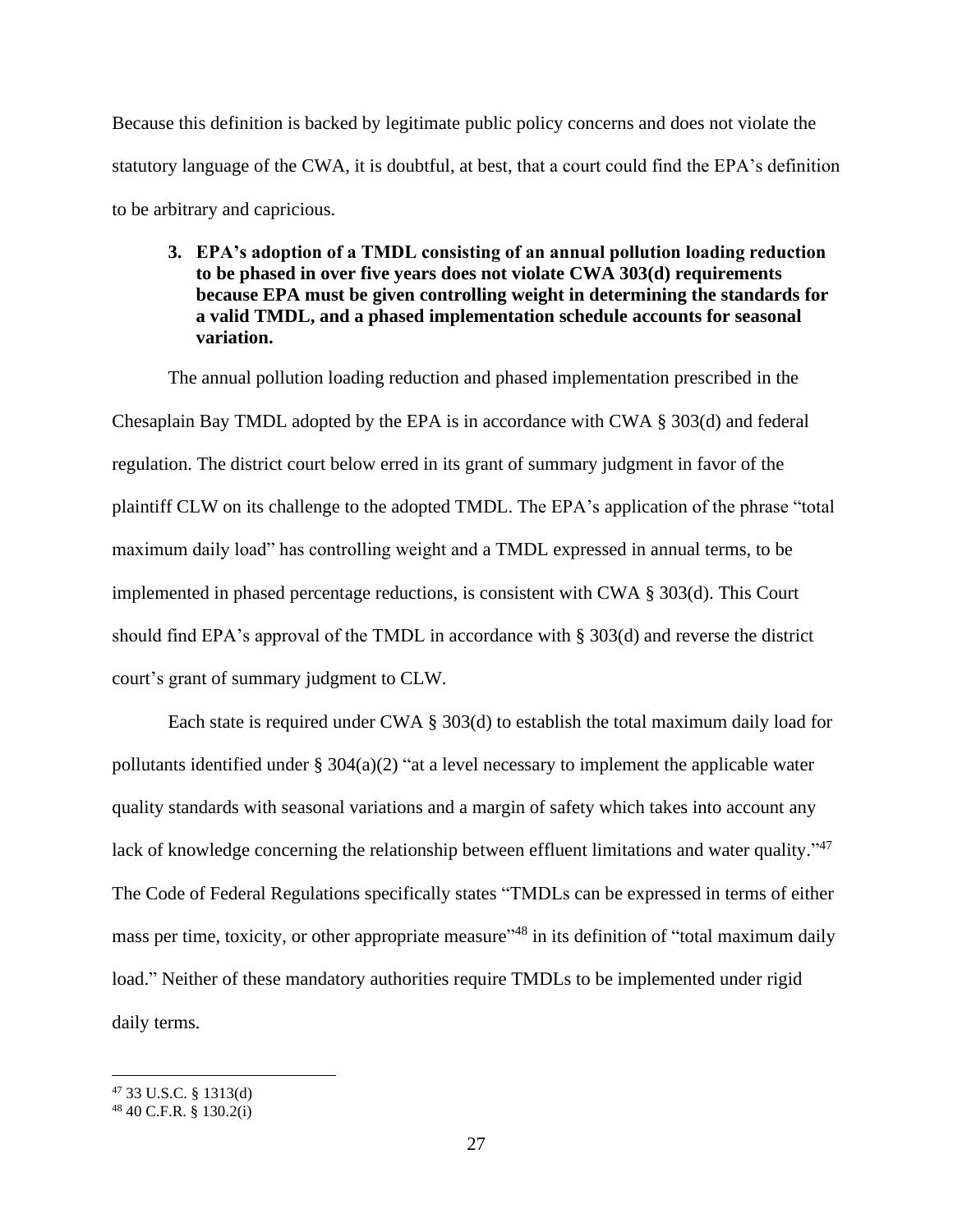It is not essential for TMDLs to be expressed in daily terms. In *Nat. Res. Def. Council, Inc. v. Muszynski*, it was determined that effective regulation of water quality standards requires consideration of the ways in which pollutants enter and impact a body of water.<sup>49</sup> Regulation in daily terms may be appropriate for certain substances, while others, like phosphorous, vary in the way they affect bodies of water over more broad units of time. <sup>50</sup> The court affirmed that CWA does not require total maximum daily loads to be expressed in terms of daily loads only. 51 Instead, "total maximum daily load" can be expressed by another measure of mass per time to effectively regulate pollutants.*.* To accomplish this objective, agency discretion must be relied upon to develop TMDLs which would be implemented most effectively under differing terms. CWA § 303(d) is ambiguous in its guidance on the unit of time in which TMDLs can be implemented. Despite the inclusion of "daily" in the term, per diem phrasing cannot be found in CWA 303(d) nor federal regulatory guidance.

CLW argues the statutory term "total maximum daily load" does not allow for phased percentage reductions of loading allocations. The district court likewise held the EPA's application of the phrase to include a percentage reduction contradicted the plain meaning of the CWA. However, a phased implementation schedule is a reasonable application of the term "total maximum daily load" according to seasonal variations and the varying nature of pollutants. Allowing for "seasonal regulation" under CWA 303(d) contradicts an exclusively per diem interpretation of "total maximum daily load". As the nature of different pollutants widely vary, a reasonable interpretation of the statute must accommodate varying forms of TMDL implementation plans to remedy affected waters. EPA's approval of an annual phased TMDL is

<sup>49</sup> *Nat. Res. Def. Council, Inc. v. Muszynski 268* F.3d 91, 98 (2nd Cir. 2001).

<sup>50</sup> *Id.*

<sup>51</sup> *Id.* at 99.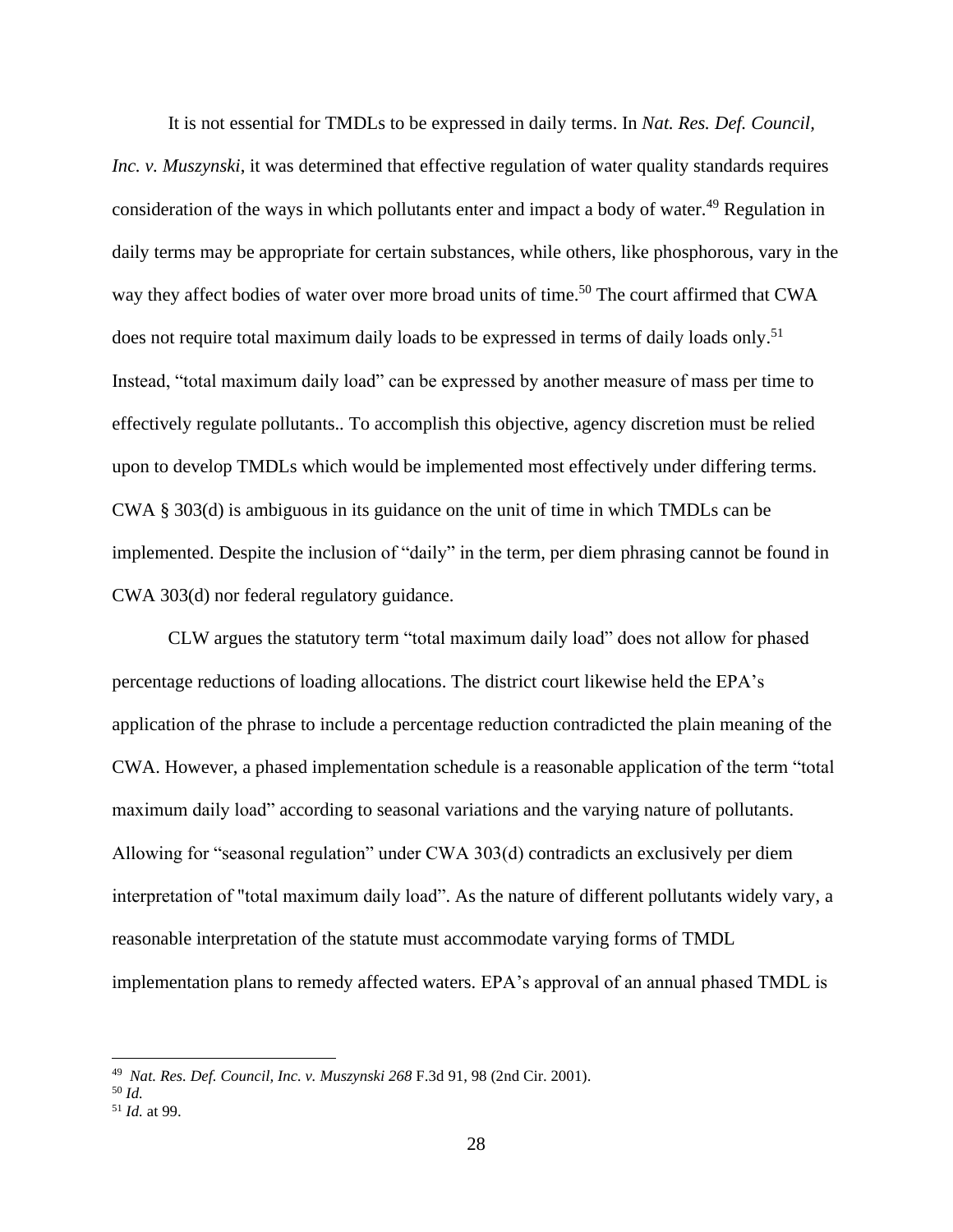a reasonable exercise of 303(d) guidelines. Like *Nat. Res. Def. Council, Inc. v. Muszynski*, EPA is tasked with regulating the discharge of phosphorous into the Lake Chesaplain Bay. Variation from a rigid daily reduction in pollution loads to an annual phased plan is a reasonable and perhaps necessary method for regulating this certain pollutant.

EPA's reasonable choice of interpretation of "total maximum daily load" to be applied in annual, phased percentage loading reductions should therefore be given controlling weight in this Court's determination. Deference should be granted to the agency due to statutory ambiguity according to the *Chevron* test.<sup>52</sup> CWA is ambiguous with respect to implementing TMDLs under per diem or other terms of timing.<sup>53</sup> EPA's choice of interpretation in this instance is a permissible construction of "total maximum daily load" based on previous applications of this standard and the agency's purpose in implementing the interpretation. Likewise, EPA's interpretation of its own regulations is entitled to "controlling weight" unless "plainly erroneous or inconsistent with the regulation."<sup>54</sup> This deference is especially warranted when the application of a contested interpretation "concerns a complex and highly technical regulatory program in which the identification and classification of relevant criteria necessarily require significant expertise and entail the exercise of judgment grounded in policy concerns."<sup>55</sup> In congruence with these findings, EPA's adoption of an annual phased TMDL is a reasonable expression of an interpretation of "total maximum daily load."

<sup>52</sup> *Chevron U.S.A. v. NRDC*, 467 U.S. 837, 842-43 (1984).

<sup>53</sup> *Id.*

<sup>54</sup> *Thomas Jefferson Univ. v. Shalala,* 512 U.S. 504 (1994).

<sup>55</sup> *Id.*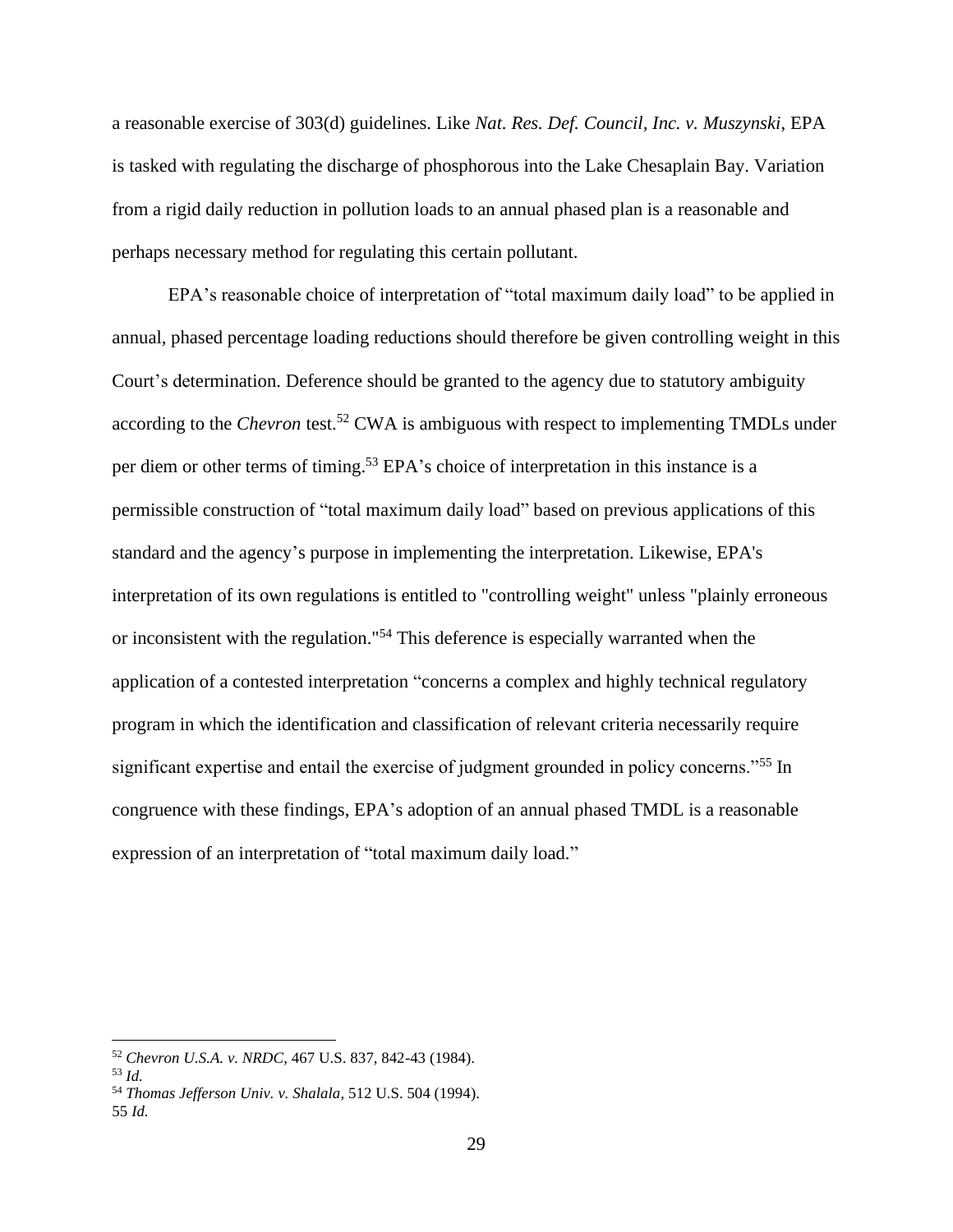**4. EPA's adoption of a credit for anticipated BMP pollution reductions to reduce the stringency of wasteload allocations for point sources for implementation of the Lake Chesaplain TMDL was not arbitrary and capricious nor an abuse of discretion.**

An agency's action is entitled to a presumption of validity, and the petitioner challenging that action bears the burden of establishing that the action is arbitrary or capricious.<sup>56</sup> CLW has not met their burden of establishing that the EPA's adoption of a credit for anticipated BMP pollution reductions to reduce the stringency of wasteload allocations for point sources for implementation of the Lake Chesaplain TMDL was arbitrary and capricious or an abuse of discretion. CLW is unable to show that the EPA did not consider the relevant factors nor give a reasonable basis for its decision.

CLW argues that to take credit for nonpoint source BMP pollutant loading reductions, there must be a "reasonable assurance" that the reductions will in fact be achieved*.* CLW cites EPA, Guidance for Water Quality Based Decisions: The TMDL Process (1991), which states that when establishing permits for point sources in the watershed, the record should show that in the case of any credit for future nonpoint source reductions, 1) there is reasonable assurance that nonpoint source controls will be implemented and maintained, or, 2) that nonpoint source reductions are demonstrated through an effective monitoring program.<sup>57</sup>

The district court correctly held that the standard for taking credit for BMPs was not the "reasonable assurance" standard. The reasonable assurance standard has never been adopted by EPA through notice-and-comment rulemaking. In the case at hand, the EPA engaged in notice and comment rulemaking from July 2018 to May 2019 when it adopted its combination of

<sup>56</sup> *Am. Farm Bureau Fed'n v. United States EPA*, 984 F. Supp. 2d 289, 294 (M.D. Pa. 2013).

<sup>57</sup> See Guidance for Water Quality-based Decisions: The TMDL Process, EPA 440-4-91-001, April 1991.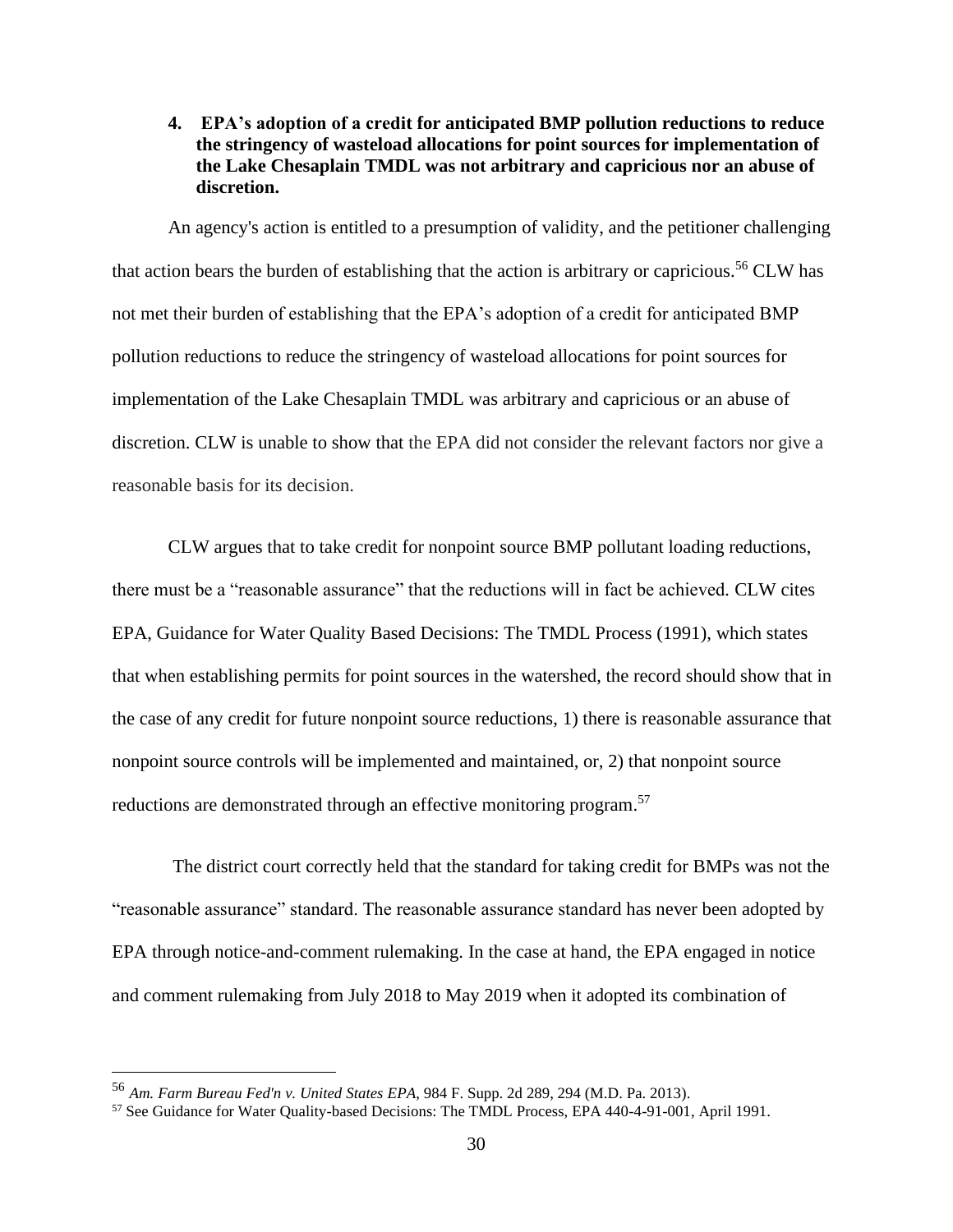phased point source limits and BMP measures, called the "Chesaplain Watershed Implementation Plan". EPA incorporated the entire record of scientific reports and public comments before the DOFEC into its own record. In *American Farm Bureau*, the court held that "A court is more likely to find an agency's statutory interpretation permissible if there is a complex and highly technical regulatory program, or if the agency has employed formal procedures, such as notice and comment rulemaking."<sup>58</sup> The notice and comment period has been met in this case, and lasted for ten months, which far surpasses the minimum thirty days required for notice and comment rulemaking.

The district court was correct in applying the highly deferential arbitrary and capricious standard because EPA's calculation of wasteload and load allocations is a matter of EPA applying its regulatory standards to the record before the agency. An agency action is arbitrary and capricious if the agency has entirely failed to consider an important aspect of the problem. An arbitrary and capricious action is also defined as willful and unreasonable action without consideration or in disregard of facts or without determining principle.<sup>59</sup> The arbitrary and capricious standard of review has very narrow scope; therefore, the appellate court should be highly deferential to the EPA's decision to apply credit for nonpoint pollution reductions, as was the District court.<sup>60</sup> Under this standard of review, the issue before the District court is the issue before this Court— within the administrator's authority, reasoned, and supported by substantial evidence in the record.<sup>61</sup>

<sup>58</sup> *Am. Farm Bureau Fed'n v. United States EPA*, 984 F. Supp. 2d 289, 294 (M.D. Pa. 2013)

<sup>59</sup> *J.G. Sablan Rock Quarry, Inc. v. Dep't of Pub. Lands*, 2012 MP 2, ¶ 1, 9 N. Mar. I. 8, 9.

<sup>60</sup> *Dawson v. Saganey,* Civil Action No. 07cv10807-NG, 2008 U.S. Dist. LEXIS 52232, at \*1 (D. Mass. July 3, 2008).  $61$  *Id.*